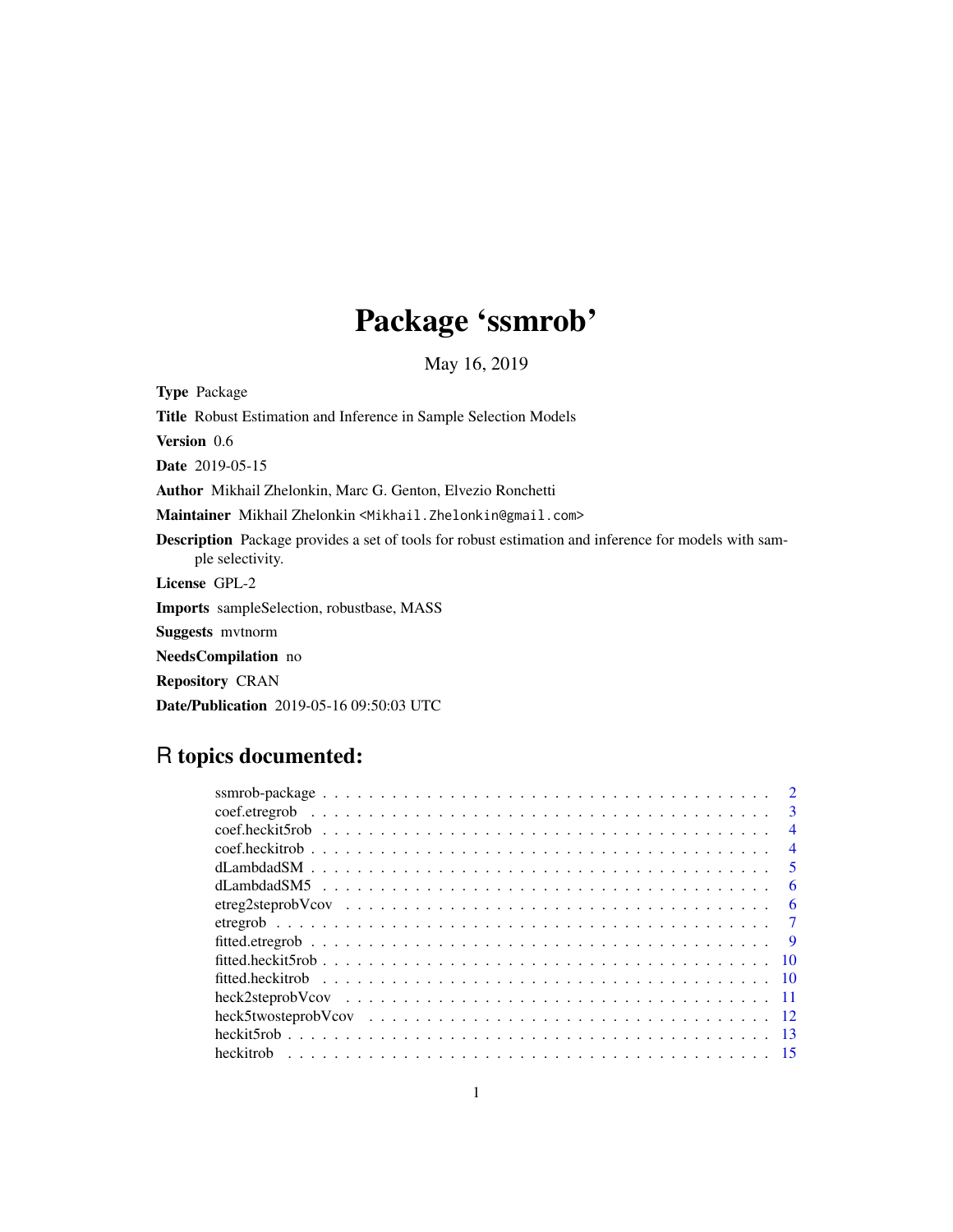<span id="page-1-0"></span>

| Index | 34 |
|-------|----|

ssmrob-package *Robust Estimation and Inference in Sample Selection Models*

## Description

Package provides a set of tools for robust estimation and inference for models with sample selectivity.

## Details

| Package: | ssmrob     |
|----------|------------|
| Type:    | Package    |
| Version: | 0.6        |
| Date:    | 2019-04-30 |
| License: | $GPL-2$    |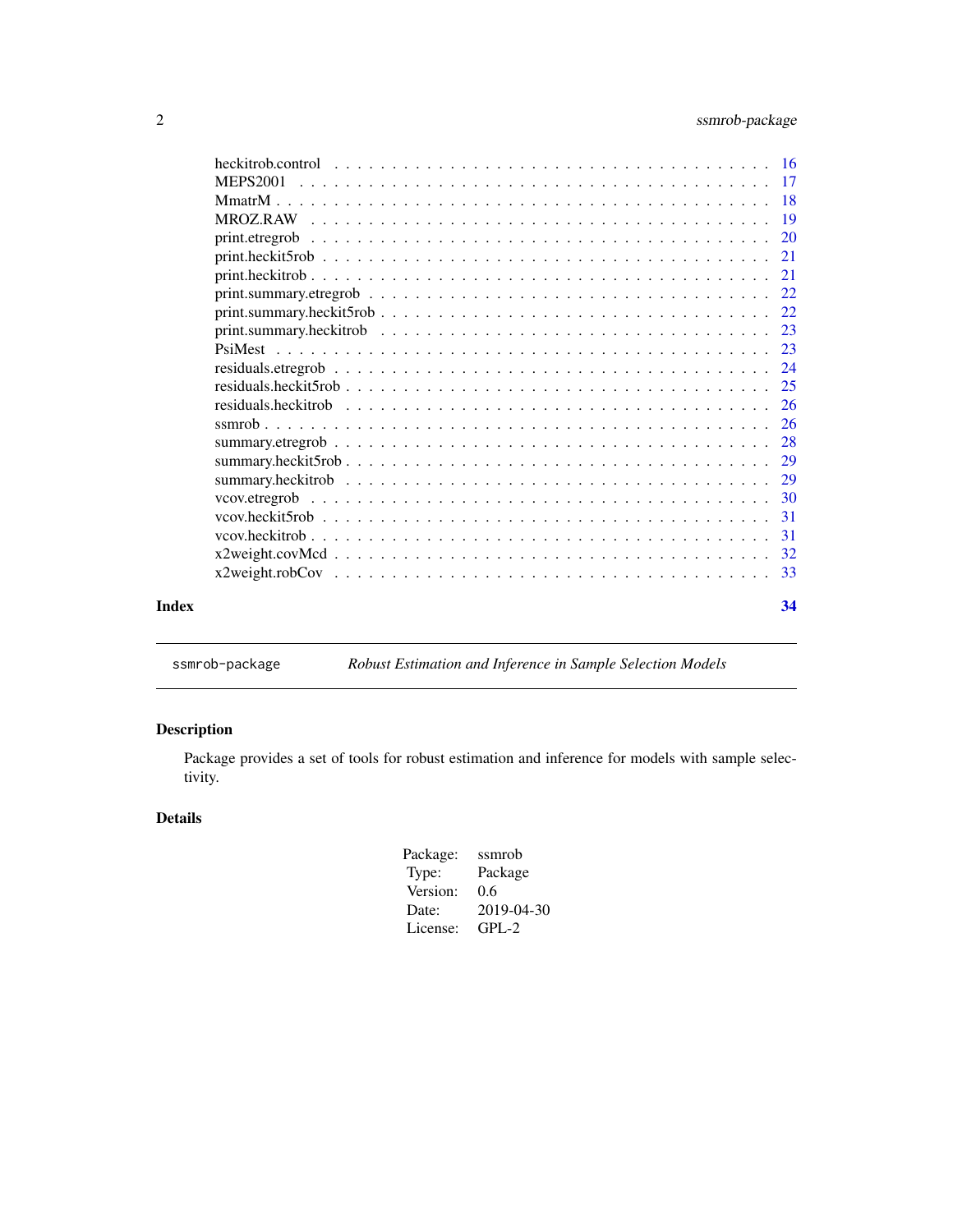#### <span id="page-2-0"></span>coef.etregrob 3

#### Author(s)

Mikhail Zhelonkin, Marc G. Genton, Elvezio Ronchetti Maintainer: Mikhail Zhelonkin <Mikhail.Zhelonkin@gmail.com>

#### References

Heckman, J.J. (1979) Sample Selection Bias as a Specification Error. *Econometrica*, 47, p. 153- 161.

Zhelonkin, M., Genton M.G., and Ronchetti, E. (2016) Robust Inference in Sample Selection Models. *Journal of the Royal Statistical Society, Series B*, 78, p. 805-827.

#### See Also

[ssmrob](#page-25-1), [etregrob](#page-6-1), [heckitrob](#page-14-1), [heckit5rob](#page-12-1), [selection](#page-0-0)

#### Examples

```
# Zhelonkin, Genton, Ronchetti (2016): page 823
data(MEPS2001)
attach(MEPS2001)
selectEq \leq dambexp \sim age + female + educ + blhisp + totchr + ins
outcomeEq <- lnambx ~ age + female + educ + blhisp + totchr + ins
meps.fit <- ssmrob(selectEq, outcomeEq, control = heckitrob.control(tcc = 3.2))
summary(meps.fit)
```
coef.etregrob *Extract Coefficients from Robust Endogenous Treatment Model Fit*

#### **Description**

Returns the coefficients of the robust two-stage estimator for endogentous treatment model.

#### Usage

```
## S3 method for class 'etregrob'
coef(object, ...)
```
#### Arguments

| object   | object of class "etregrob" |
|----------|----------------------------|
| $\cdots$ | currently not used         |

#### Value

Returns a list of two vectors of parameters of two stages.

| coefficients of the selection equation.<br>S |  |
|----------------------------------------------|--|
|----------------------------------------------|--|

O coefficients of the outcome equation.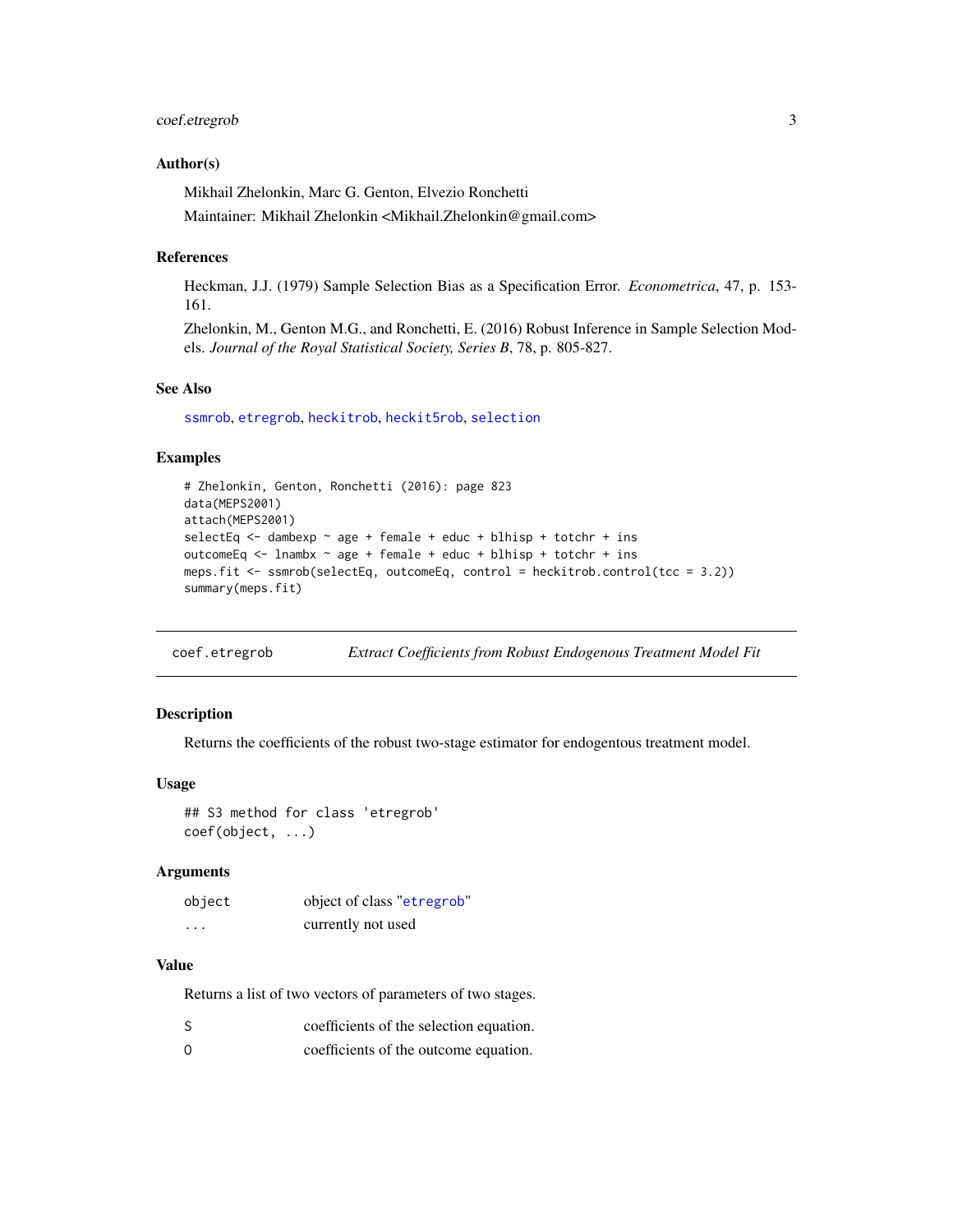## Author(s)

Mikhail Zhelonkin

coef.heckit5rob *Extract Coefficients from Robust Sample Selection Model Fit*

## Description

Returns the coefficients of the robust two-stage estimator for simple Heckman's selection model or switching regression model.

#### Usage

## S3 method for class 'heckit5rob' coef(object, ...)

## Arguments

| object   | object of class "heckitrob" or "heckit5rob" |
|----------|---------------------------------------------|
| $\cdots$ | currently not used                          |

#### Value

Returns a list of two (censored) or three (switching) vectors of parameters of two stages.

|          | coefficients of the selection equation.  |
|----------|------------------------------------------|
| $\Omega$ | coefficients of the outcome equation(s). |

#### Author(s)

Mikhail Zhelonkin, Marc G. Genton, Elvezio Ronchetti

coef.heckitrob *Extract Coefficients from Robust Sample Selection Model Fit*

## Description

Returns the coefficients of the robust two-stage estimator for simple Heckman's selection model or switching regression model.

## Usage

```
## S3 method for class 'heckitrob'
coef(object, ...)
```
<span id="page-3-0"></span>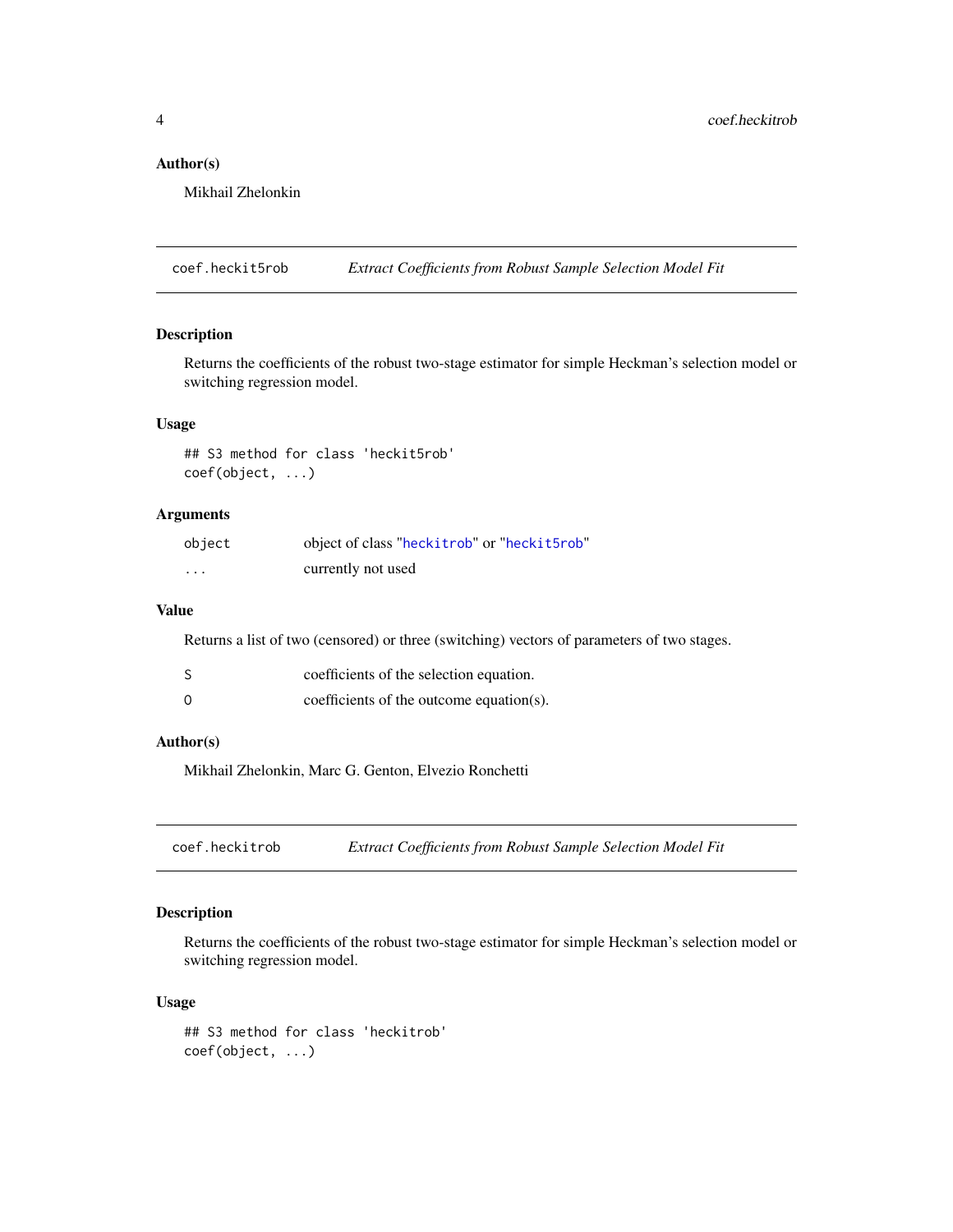## <span id="page-4-0"></span>dLambdadSM 5

#### Arguments

| object   | object of class "heckitrob" or "heckit5rob" |
|----------|---------------------------------------------|
| $\cdots$ | currently not used                          |

## Value

Returns a list of two (censored) or three (switching) vectors of parameters of two stages.

|          | coefficients of the selection equation.  |
|----------|------------------------------------------|
| $\Omega$ | coefficients of the outcome equation(s). |

## Author(s)

Mikhail Zhelonkin, Marc G. Genton, Elvezio Ronchetti

| <i>Inverse Mills Ratio Derivative</i><br>dLambdadSM |  |  |  |
|-----------------------------------------------------|--|--|--|
|-----------------------------------------------------|--|--|--|

#### Description

Computes a derivative of the inverse Mills ratio with respect to the parameter vector.

#### Usage

dLambdadSM(x, beta)

#### Arguments

| X    | vector of exogenous variables |
|------|-------------------------------|
| beta | vector of parameters          |

## Details

This function is necessary for computation of the asymptotic variance. In case of switching regressions the inverse Mills ratio term is different, and its derivative is computed in function dLambdadSM5. It can be also used to compute the influence function of the two-stage estimator.

## Value

The gradient of the inverse Mills ratio is returned as a vector

#### Author(s)

Mikhail Zhelonkin, Marc G. Genton, Elvezio Ronchetti

## References

Zhelonkin, M., Genton M.G., and Ronchetti, E. (2016) Robust Inference in Sample Selection Models. *Journal of the Royal Statistical Society, Series B*, 78, p. 805-827.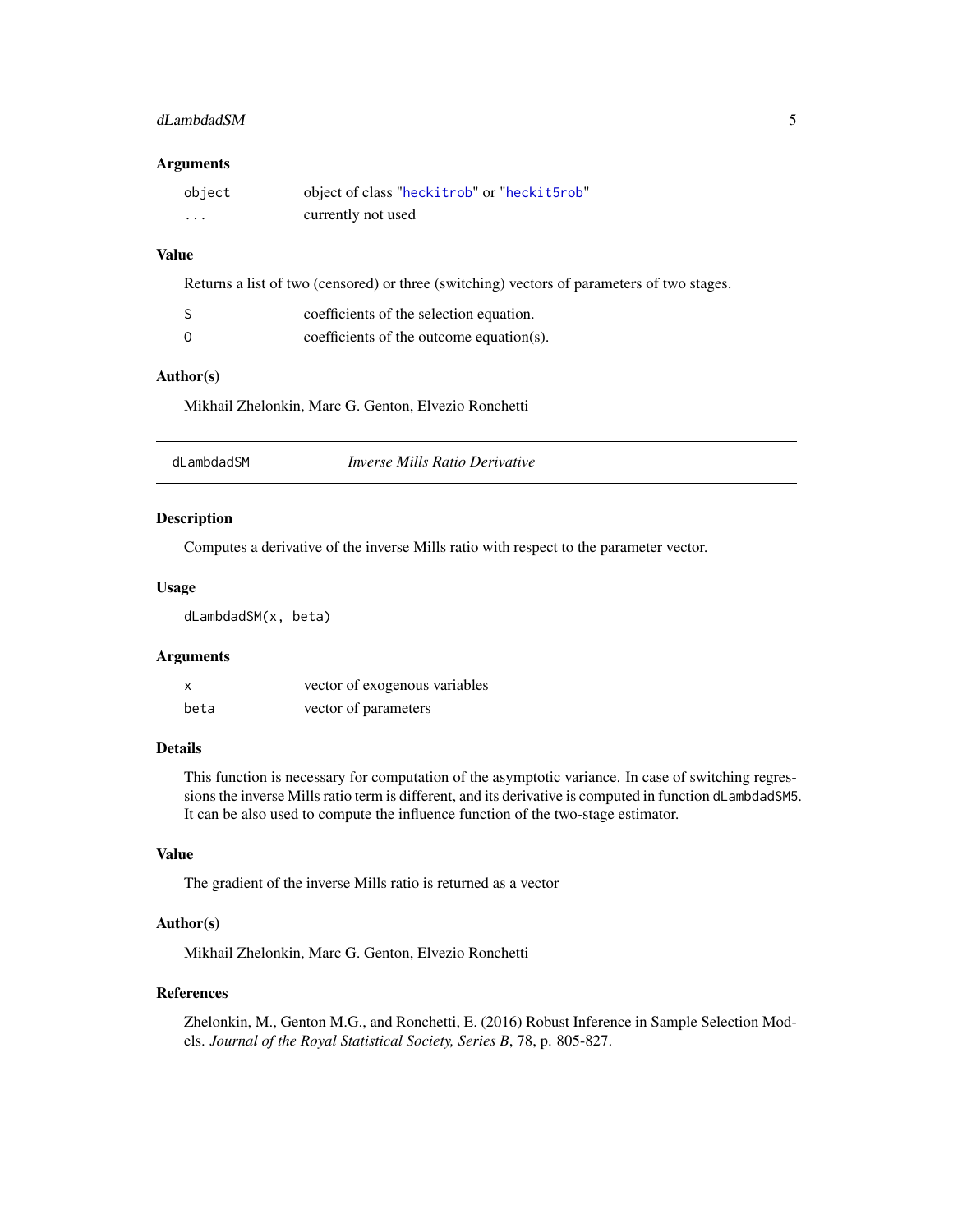<span id="page-5-0"></span>

#### Description

Computes a derivative of the inverse Mills ratio with respect to the parameter vector.

## Usage

dLambdadSM5(x, beta)

#### Arguments

| X    | vector of exogenous variables |
|------|-------------------------------|
| beta | vector of parameters          |

#### Details

This function is necessary for computation of the asymptotic variance. In case of switching regressions the inverse Mills ratio term is different, and its derivative is computed in function dLambdadSM5. It can also be used to compute the influence function of the two-stage estimator.

#### Value

The gradient of the inverse Mills ratio is returned as a vector

#### Author(s)

Mikhail Zhelonkin, Marc G. Genton, Elvezio Ronchetti

#### References

Zhelonkin, M., Genton M.G., and Ronchetti, E. (2016) Robust Inference in Sample Selection Models. *Journal of the Royal Statistical Society, Series B*, 78, p. 805-827.

<span id="page-5-1"></span>etreg2steprobVcov *Variance Covariance Matrix*

## Description

Computation of the asymptotic variance matrix of the robust Heckman's two-stage estimator for endogenous treatment model.

#### Usage

```
etreg2steprobVcov(y1vec, y2vec, x1Matr, x2Matr, eststage1, eststage2, eststage2sigma,
 weights = rep(1, nrow(y1vec)), t.c = 1.345)
```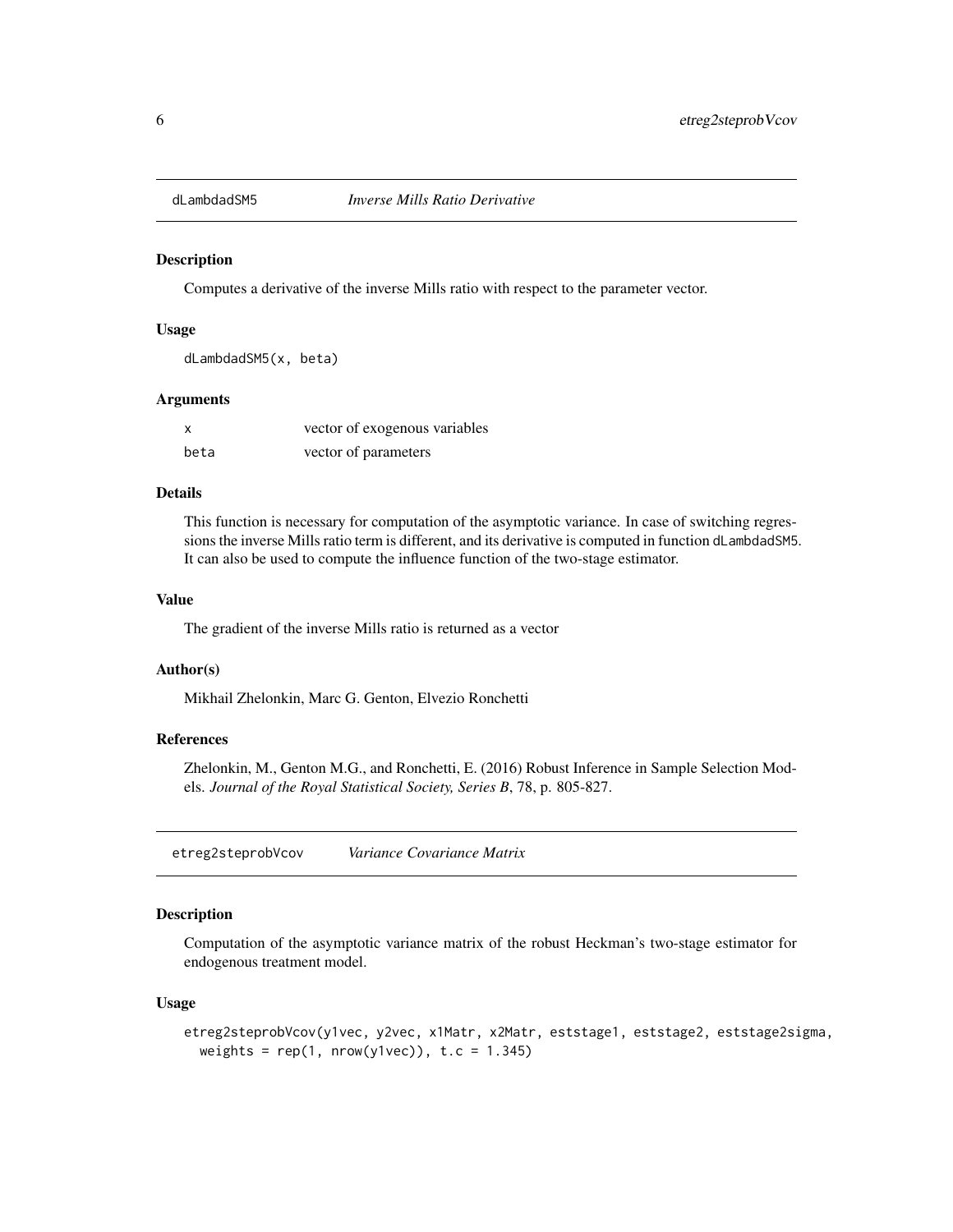#### <span id="page-6-0"></span>etregrob 7 and 2008 and 2009 and 2009 and 2009 and 2009 and 2009 and 2009 and 2009 and 2009 and 2009 and 2009  $\sigma$

#### Arguments

| y1vec     | vector of endogenous variables of the selection stage                   |
|-----------|-------------------------------------------------------------------------|
| y2vec     | vector of endogenous variables of the outcome stage                     |
| x1Matr    | matrix of exogenous variables of the selection stage                    |
| x2Matr    | matrix of exogenous variables of the outcome stage                      |
| eststage1 | object of class "glmrob", corresponding to the robust probit fit        |
| eststage2 | vector of the coefficients of the outcome stage                         |
|           | eststage2sigma the robust scale estimate of the second stage regression |
| weights   | robustness weights                                                      |
| t.c       | tuning constant of the second stage                                     |

## Details

The computation is made using the Huber (1967) - White (1980) sandwich estimator. In the computation of leverage weights the lambda's are assumed to be fixed.

## Value

Variance covariance matrix of the second stage estimator

## Author(s)

Mikhail Zhelonkin

## References

Huber, P.J. (1967) The Behavior of Maximum Likelihood Estimates under Nonstandard Conditions. *Proceedings of the Fifth Berkeley Symposium on Mathematical Statistics and Probability; L.M. LeCam, J. Neyman (Eds.), Berkeley: University of California Press*, p. 221-233.

White, H.J. (1980) A Heteroskedasticity-Consistent Covariance Matrix Estimator and a Direct Test for Heteroskedasticity. *Econometrica*, 48, p. 817-838.

<span id="page-6-1"></span>etregrob *Robust Fit of Endogenous Treatment Model*

#### Description

Fits the endogenous treatment model using a robust two-stage estimator

## Usage

```
etregrob(selection, outcome, control = heckitrob.control())
```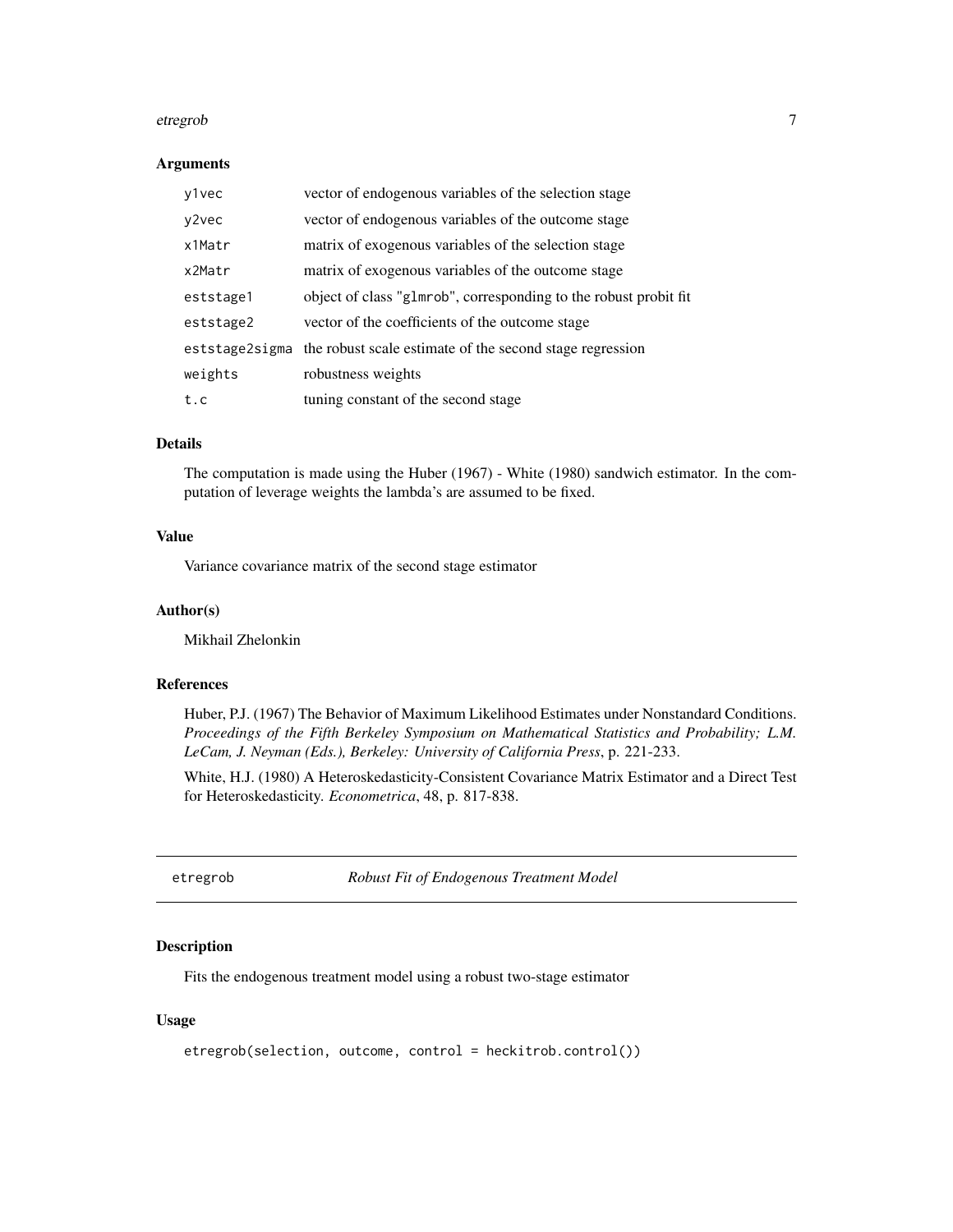<span id="page-7-0"></span>8 etregrob

#### **Arguments**

| selection | formula, the selection equation                                                                          |
|-----------|----------------------------------------------------------------------------------------------------------|
| outcome   | formula, the outcome equation                                                                            |
| control   | a list of parameters for controlling the fitting process. The same list as for sample<br>selection model |

## Details

Compute robust two-step estimates of the Endogenous Treatment Model. The robust probit is fitted in the first stage. In the second stage the Mallows type M-estimator is used instead of traditional OLS. The correction for endogeneity is made by means of control function, which is the inverse Mills ratio for a complete sample (see Maddala, 1983, p. 120-122). The values of the tuning constants and the robustness weights can be modified in [heckitrob.control](#page-15-1).

## Value

Object of class "etregrob".

| stage1 | object of class glmrob that contains robust probit fit                 |
|--------|------------------------------------------------------------------------|
| stage2 | object of class r1m that contains second stage robust fit              |
| vcov   | variance matrix of the second stage                                    |
| call   | the matched call                                                       |
| method | method of estimation, currently only "robust two-stage" is implemented |

#### Note

The treatment variable is automatically included in the formula for the second estimation step, i.e. one should not add the dependent variable from the selection equation in the formula of the outcome equation.

#### Author(s)

Mikhail Zhelonkin

## References

Maddala G.S. (1983) Limited-Dependent and Qualitative Variables in Econometrics. Cambridge: Cambridge University Press.

#### See Also

[glmrob](#page-0-0), [rlm](#page-0-0), [ssmrob](#page-25-1), [heckitrob.control](#page-15-1)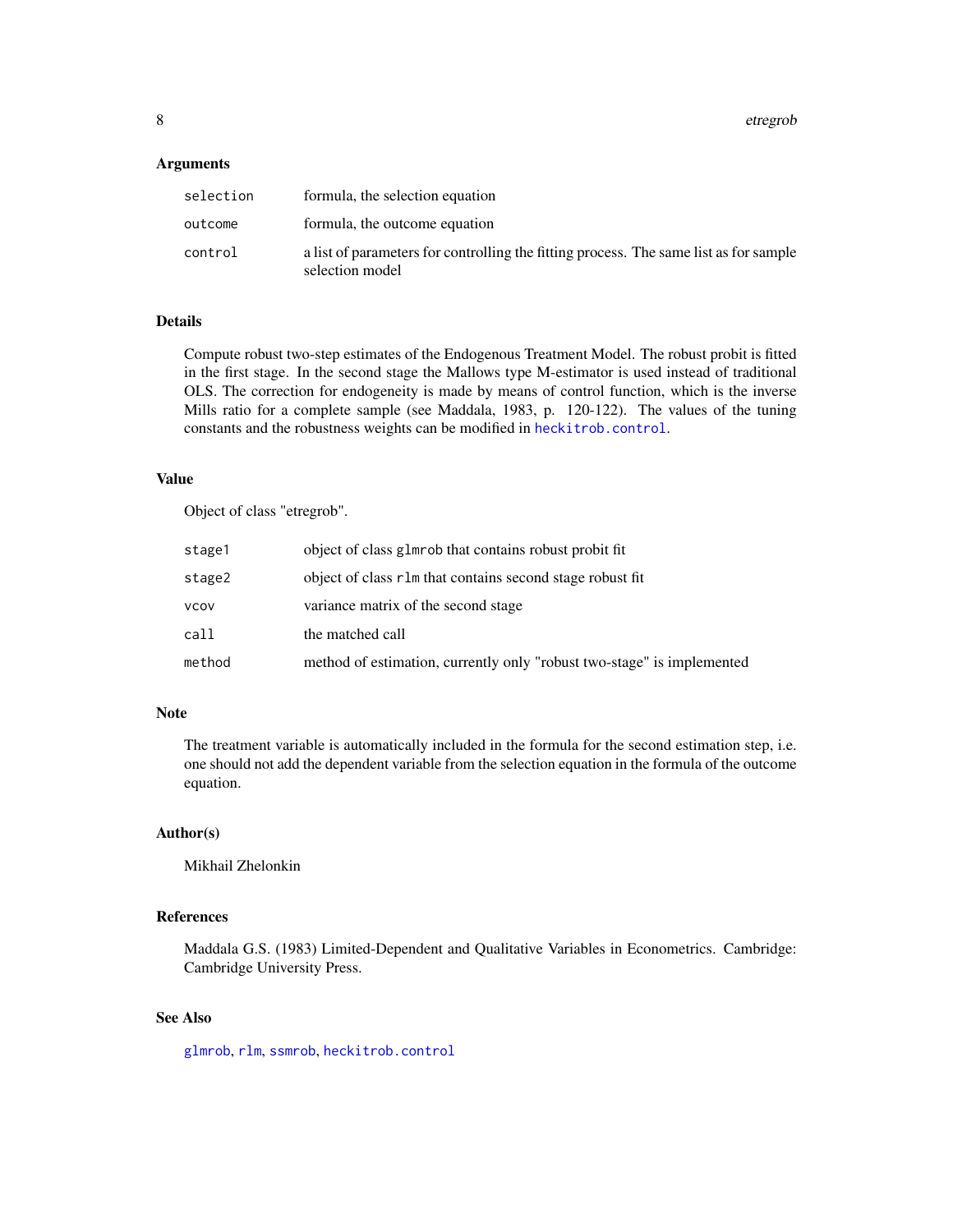## <span id="page-8-0"></span>fitted.etregrob 9

#### Examples

```
library(mvtnorm)
set.seed(2)
N < -5000beta1 <- c(1.0, 1.0, 0.75)
beta2 <- c(1.5, 1.0, 0.5)alpha <-1.25x1 \leq -rmvnorm(N, mean = c(0, -1, 1), sigma = diag(c(1, 0.5, 1)))
x2 \leq -x1x2[, 3] <- rnorm(N, 1, 1)
eps <- rmvnorm(N, mean = rep(0, 2), sigma = matrix(c(1, -0.7, -0.7, 1), 2, 2))
x1beta1 <- x1[, 1]*beta1[1] + x1[, 2]*beta1[2] + x1[, 3]*beta1[3]
x2beta2 \leftarrow x2[, 1]*beta2[1] + x2[, 2]*beta2[2] + x2[, 3]*beta2[3]
y1 \le - ifelse(x1beta1 + eps[, 1] > 0, 1, 0)
y2 \leq x2beta2 + alpha*y1 + eps[,2]
etmsim.fit <- etregrob(y1 \sim x1, y2 \sim x2,
                    control = heckitrob.contrib(weights.x1 = "hat",weights.x2 = "covMed")summary(etmsim.fit)
```
fitted.etregrob *Fitted values of endogenous treatment model*

#### Description

Calculate the fitted values of the endogenous treatment model using robust fit.

#### Usage

```
## S3 method for class 'etregrob'
fitted(object, ...)
```
#### Arguments

| object   | object of class "etregrob" |
|----------|----------------------------|
| $\cdots$ | currently not used         |

## Value

vector of fitted values

#### Author(s)

Mikhail Zhelonkin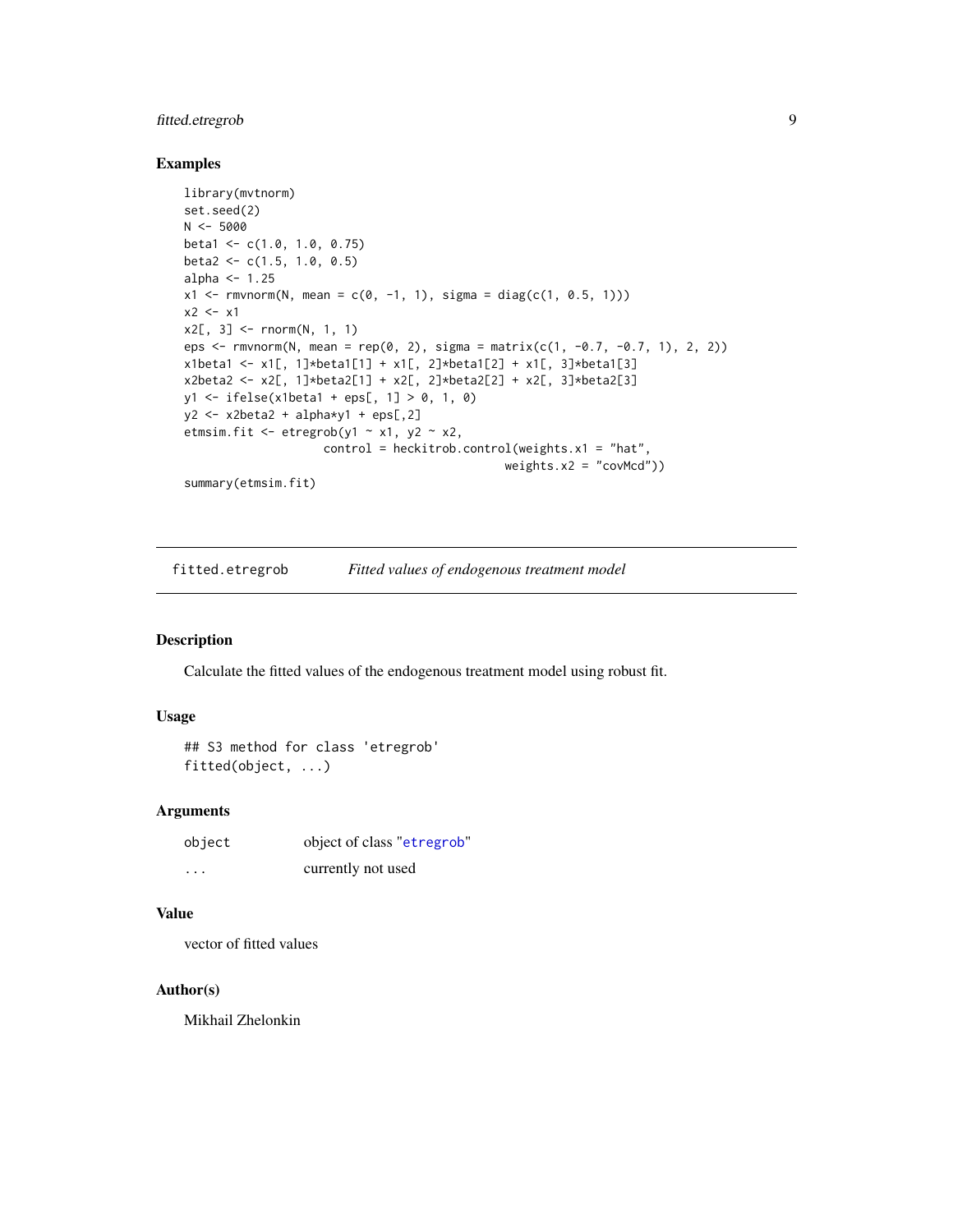<span id="page-9-0"></span>fitted.heckit5rob *Fitted values of robust sample selection model*

## Description

Calculate the fitted values of the sample selection model using robust fit.

#### Usage

```
## S3 method for class 'heckit5rob'
fitted(object, ...)
```
## Arguments

| object   | object of class "heckitrob" or object of class "heckit5rob" |
|----------|-------------------------------------------------------------|
| $\cdots$ | currently not used                                          |

#### Details

In case of truncated selection model one vector of fitted values is returned. In case of switching regression model a list, that contains two vectors corresponding to two regimes, is returned.

#### Value

vector of fitted values or a list that contains two vectors of fitted values

## Author(s)

Mikhail Zhelonkin, Marc G. Genton, Elvezio Ronchetti

fitted.heckitrob *Fitted values of robust sample selection model*

## Description

Calculate the fitted values of the sample selection model using robust fit.

## Usage

```
## S3 method for class 'heckitrob'
fitted(object, ...)
```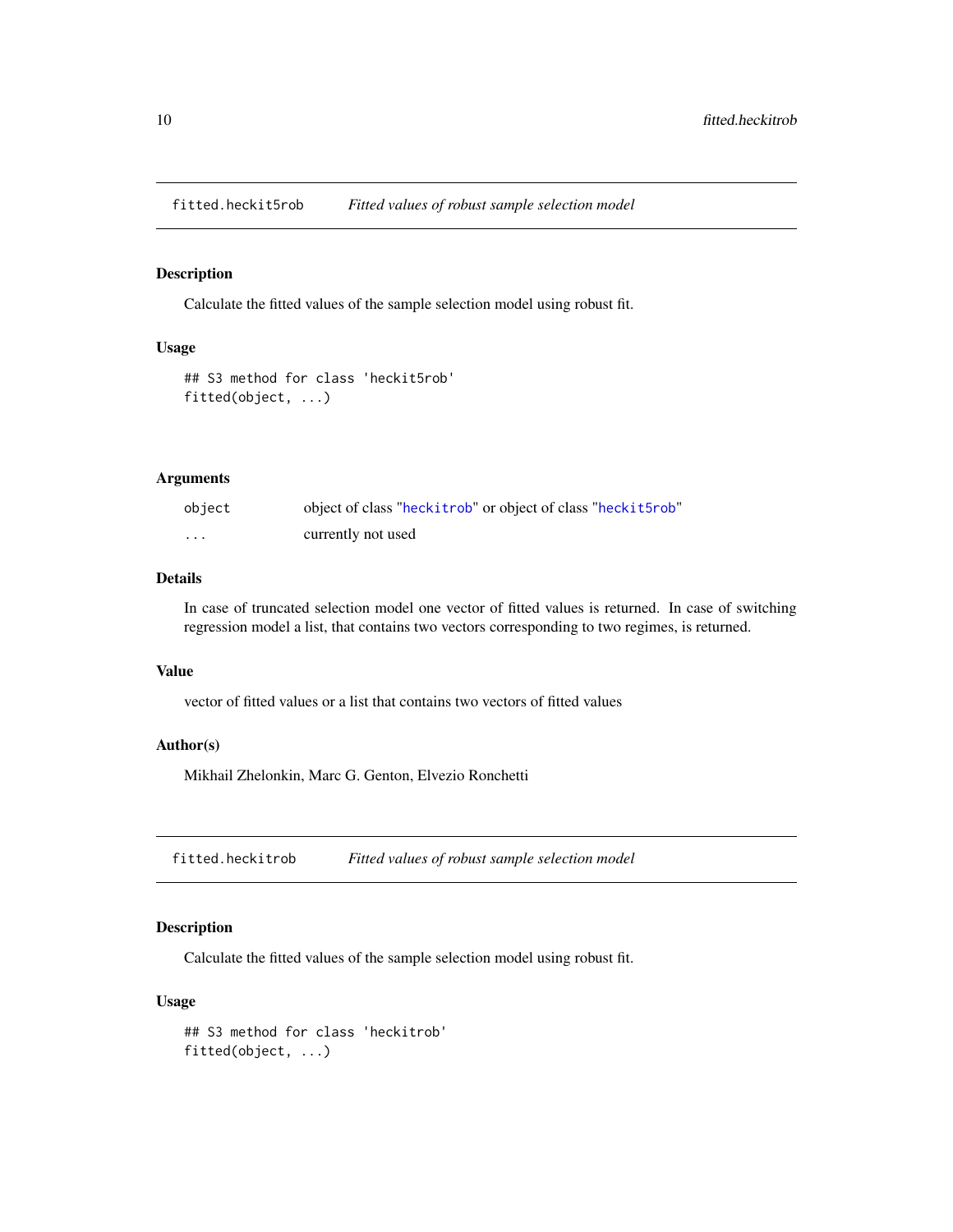## <span id="page-10-0"></span>heck2steprobVcov 11

#### **Arguments**

| object  | object of class "heckitrob" or object of class "heckit5rob" |
|---------|-------------------------------------------------------------|
| $\cdot$ | currently not used                                          |

## Details

In case of truncated selection model one vector of fitted values is returned. In case of switching regression model a list, that contains two vectors corresponding to two regimes, is returned.

## Value

vector of fitted values or a list that contains two vectors of fitted values

#### Author(s)

Mikhail Zhelonkin, Marc G. Genton, Elvezio Ronchetti

<span id="page-10-1"></span>heck2steprobVcov *Variance Covariance Matrix*

#### Description

Computation of the asymptotic variance matrix of the robust Heckman's two-stage estimator for truncated selection model.

#### Usage

```
heck2steprobVcov(y1vec, y2vec, x1Matr, x2Matr, eststage1, eststage2,
                 eststage2sigma, weights = rep(1, nrow(y1vec)), t.c = 1.345)
```
## Arguments

| y1vec     | vector of endogenous variables of the selection stage                   |
|-----------|-------------------------------------------------------------------------|
| y2vec     | vector of endogenous variables of the outcome stage                     |
| x1Matr    | matrix of exogenous variables of the selection stage                    |
| x2Matr    | matrix of exogenous variables of the outcome stage                      |
| eststage1 | object of class "glmrob", corresponding to the robust probit fit        |
| eststage2 | vector of the coefficients of the outcome stage                         |
|           | eststage2sigma the robust scale estimate of the second stage regression |
| weights   | vector of robustness weights                                            |
| t.c       | tuning constant of the second stage                                     |

#### Details

The computation is made using the Huber (1967) - White (1980) sandwich estimator with Heckman (1979) correction. In the computation of leverage weights the lambda's are assumed to be fixed.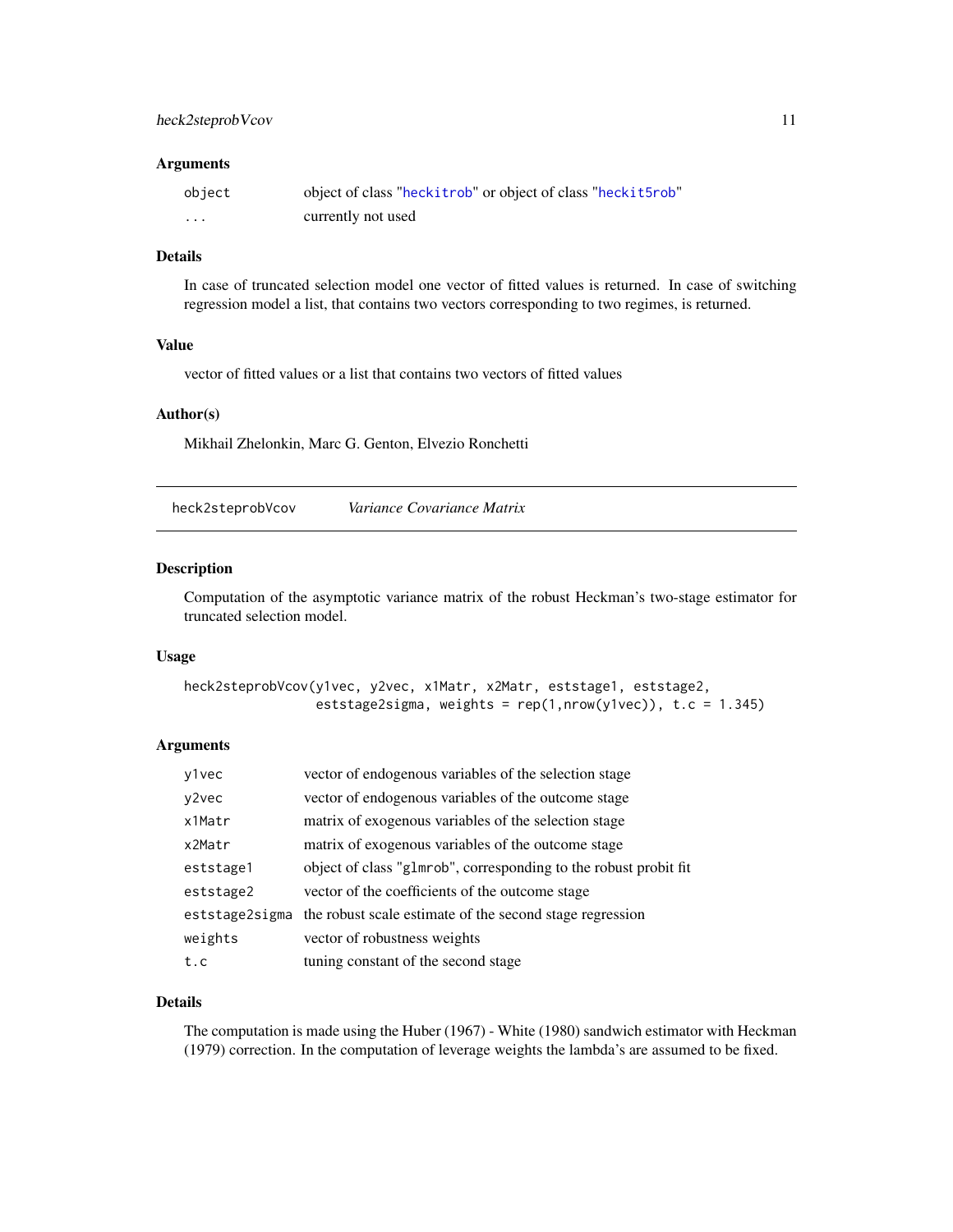## <span id="page-11-0"></span>Value

Variance covariance matrix of the second stage estimator

## Author(s)

Mikhail Zhelonkin, Marc G. Genton, Elvezio Ronchetti

## References

Heckman, J.J. (1979) Sample Selection Bias as a Specification Error. *Econometrica*, 47, p. 153- 161.

Huber, P.J. (1967) The Behavior of Maximum Likelihood Estimates under Nonstandard Conditions. *Proceedings of the Fifth Berkeley Symposium on Mathematical Statistics and Probability; L.M. LeCam, J. Neyman (Eds.), Berkeley: University of California Press*, p. 221-233.

White, H.J. (1980) A Heteroskedasticity-Consistent Covariance Matrix Estimator and a Direct Test for Heteroskedasticity. *Econometrica*, 48, p. 817-838.

## See Also

[glmrob](#page-0-0)

<span id="page-11-1"></span>heck5twosteprobVcov *Variance Covariance Matrix*

#### Description

Computation of the asymptotic variance matrix of the robust Heckman's two-stage estimator for the second regime of switching regression model, i.e. when  $y_1 = 0$ .

## Usage

```
heck5twosteprobVcov(y1vec, y2vec, x1Matr, x2Matr, eststage1, eststage2,
                    eststage2sigma, weights = rep(1, nrow(y1vec)), t.c = 1.345)
```
## Arguments

| y1vec     | vector of endogenous variables of the selection stage                   |
|-----------|-------------------------------------------------------------------------|
| y2vec     | vector of endogenous variables of the outcome stage                     |
| x1Matr    | matrix of exogenous variables of the selection stage                    |
| x2Matr    | matrix of exogenous variables of the outcome stage                      |
| eststage1 | object of class "glmrob", corresponding to the robust probit fit        |
| eststage2 | vector of the coefficients of the outcome stage                         |
|           | eststage2sigma the robust scale estimate of the second stage regression |
| weights   | vector of robustness weights                                            |
| t.c       | tuning constant of the second stage                                     |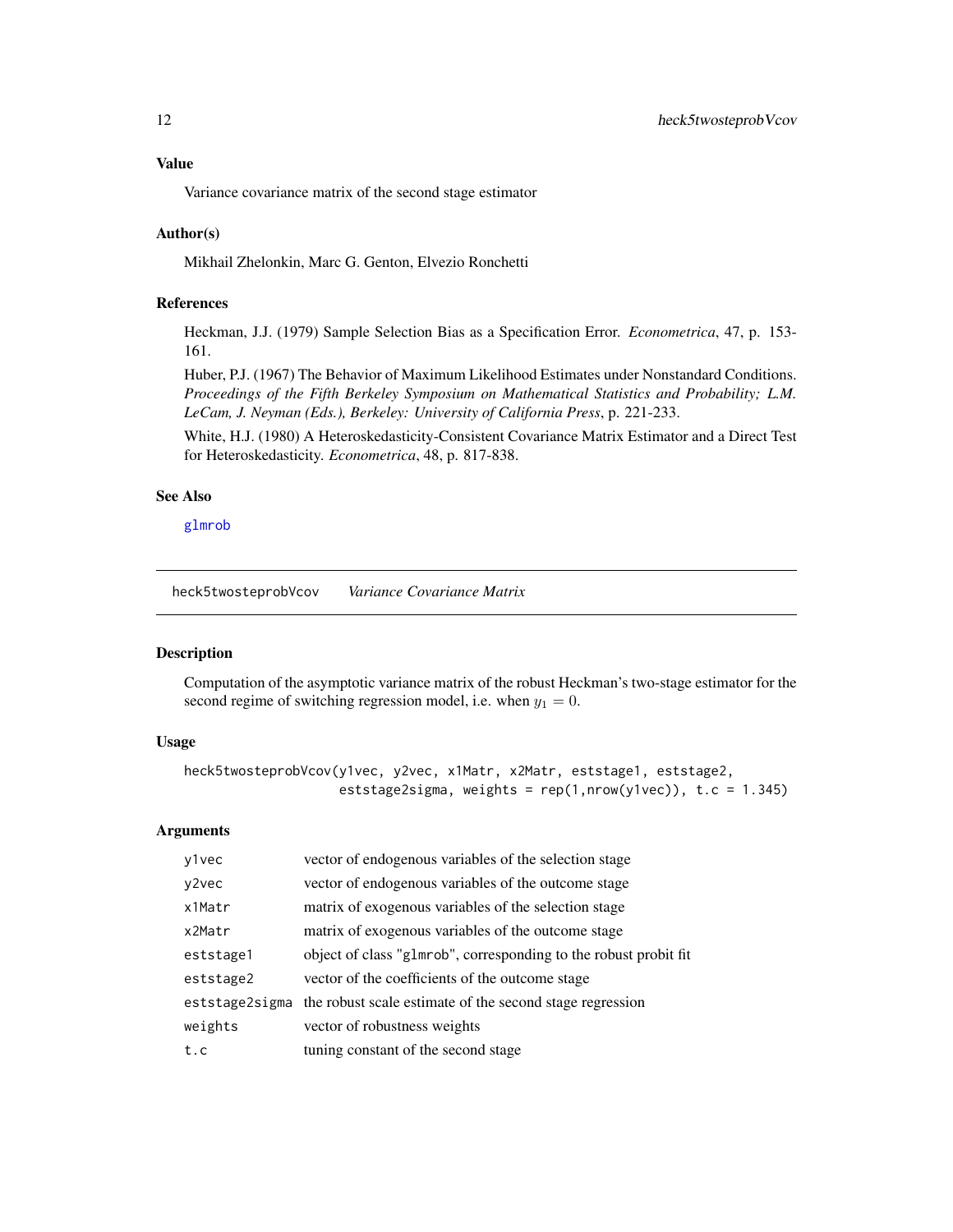#### <span id="page-12-0"></span>heckit5rob 13

## Details

The computation is made using the Huber (1967) - White (1980) sandwich estimator with Heckman (1979) correction. In the computation of leverage weights the  $\lambda$ 's are assumed to be fixed.

#### Value

Variance covariance matrix of the second stage estimator

#### Author(s)

Mikhail Zhelonkin, Marc G. Genton, Elvezio Ronchetti

## References

Amemiya, T. (1984) Tobit Models: a Survey. *Journal of Econometrics*, 24, p. 3-61.

Heckman, J.J. (1979) Sample Selection Bias as a Specification Error. *Econometrica*, 47, p. 153- 161.

Huber, P.J. (1967) The Behavior of Maximum Likelihood Estimates under Nonstandard Conditions. *Proceedings of the Fifth Berkeley Symposium on Mathematical Statistics and Probability; L.M. LeCam, J. Neyman (Eds.), Berkeley: University of California Press*, p. 221-233.

White, H.J. (1980) A Heteroskedasticity-Consistent Covariance Matrix Estimator and a Direct Test for Heteroskedasticity. *Econometrica*, 48, p. 817-838.

<span id="page-12-1"></span>

heckit5rob *Robust Heckit Fit: Switching Regressions*

## Description

Fits the switching regression model with probit selection using a robust two-stage estimator

#### Usage

heckit5rob(selection, outcome1, outcome2, control = heckitrob.control())

#### Arguments

| selection | formula, the selection equation                          |
|-----------|----------------------------------------------------------|
| outcome1  | formula, first outcome equation                          |
| outcome2  | formula, second outcome equation                         |
| control   | a list of parameters for controlling the fitting process |

## Details

Compute robust two-stage extimates of the switching regression model with probit selection. The robust probit is fitted in the first stage. In the second stage the Mallows type M-estimators are used. The values of the tuning constants and the robustness weights can be modified in [heckitrob.control](#page-15-1).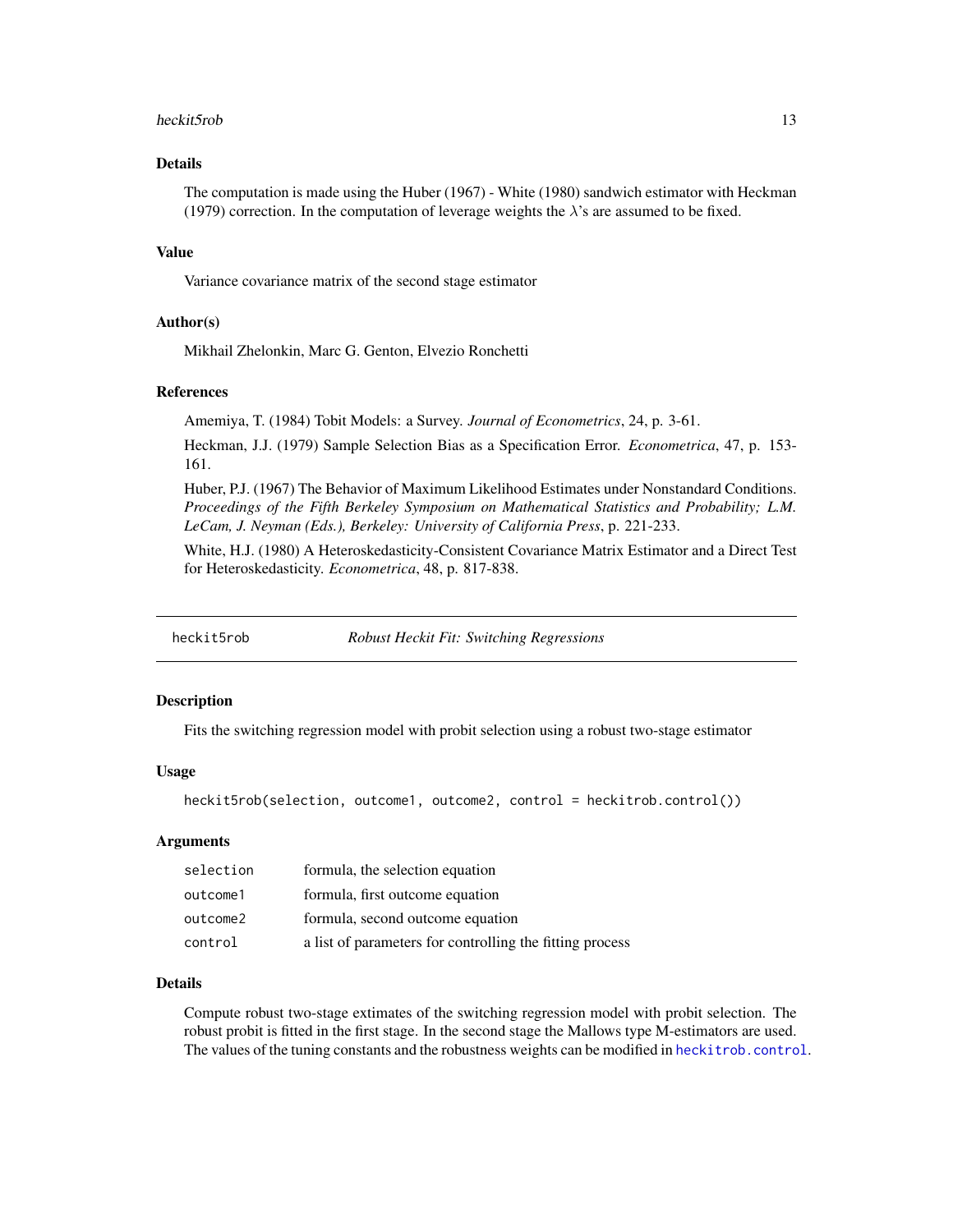#### Value

Object of class "heckit5rob".

| stage1  | object of class glmrob that contains (first stage) robust probit fit    |
|---------|-------------------------------------------------------------------------|
| stage21 | object of class r1m that contains second stage first regime robust fit  |
| stage22 | object of class r1m that contains second stage second regime robust fit |
| vcov1   | variance matrix of the second stage first regime                        |
| vcov2   | variance matrix of the second stage second regime                       |
| call    | the matched call                                                        |
| method  | method of estimation, currently only "robust two-stage" is implemented  |
|         |                                                                         |

#### Author(s)

Mikhail Zhelonkin, Marc G. Genton, Elvezio Ronchetti

#### References

Heckman, J.J. (1979) Sample Selection Bias as a Specification Error. *Econometrica*, 47, p. 153- 161.

Zhelonkin, M., Genton M.G., and Ronchetti, E. (2016) Robust Inference in Sample Selection Models. *Journal of the Royal Statistical Society, Series B*, 78, p. 805-827.

#### See Also

[glmrob](#page-0-0), [rlm](#page-0-0), [ssmrob](#page-25-1), [heckitrob](#page-14-1), [heckitrob.control](#page-15-1)

#### Examples

```
## Not run:
library(mvtnorm)
set.seed(2)
N < -5000beta1 <- c(0, 1.0, 1.0, 0.75)
beta21 <- c(0, 1.5, 1.0, 0.5)
beta22 <- c(1, -1.5, 1.0, 0.5)
covm <- diag(3)
covm[lower.tri(covm)] < -c(0.75, 0.5, 0.25)covm[upper.tri(covm)] <- covm[lower.tri(covm)]
eps <- rmvnorm(N, rep(0, 3), covm)
x1 \le r mvnorm(N, mean=c(0, -1, 1), sigma=diag(c(1, 0.5, 1)))
x21 < - x1x22 < - x1x21[, 3] <- rnorm(N, 1, 1)
x22[, 3] <- rnorm(N, 1, 1)
x1beta1 <- beta1[1] + x1[, 1]*beta1[2] + x1[, 2]*beta1[3] + x1[, 3]*beta1[4]
x21beta21 <- beta21[1] + x21[, 1]*beta21[2] + x21[, 2]*beta21[3] + x21[, 3]*beta21[4]
x22beta22 <- beta22[1] + x22[, 1]*beta22[2] + x22[, 2]*beta22[3] + x22[, 3]*beta22[4]
y1 \le - ifelse(x1beta1 + eps[, 1] > 0, 1, 0)
y2 <- ifelse(y1 > 0.5, x21beta21 + eps[, 2],
```
<span id="page-13-0"></span>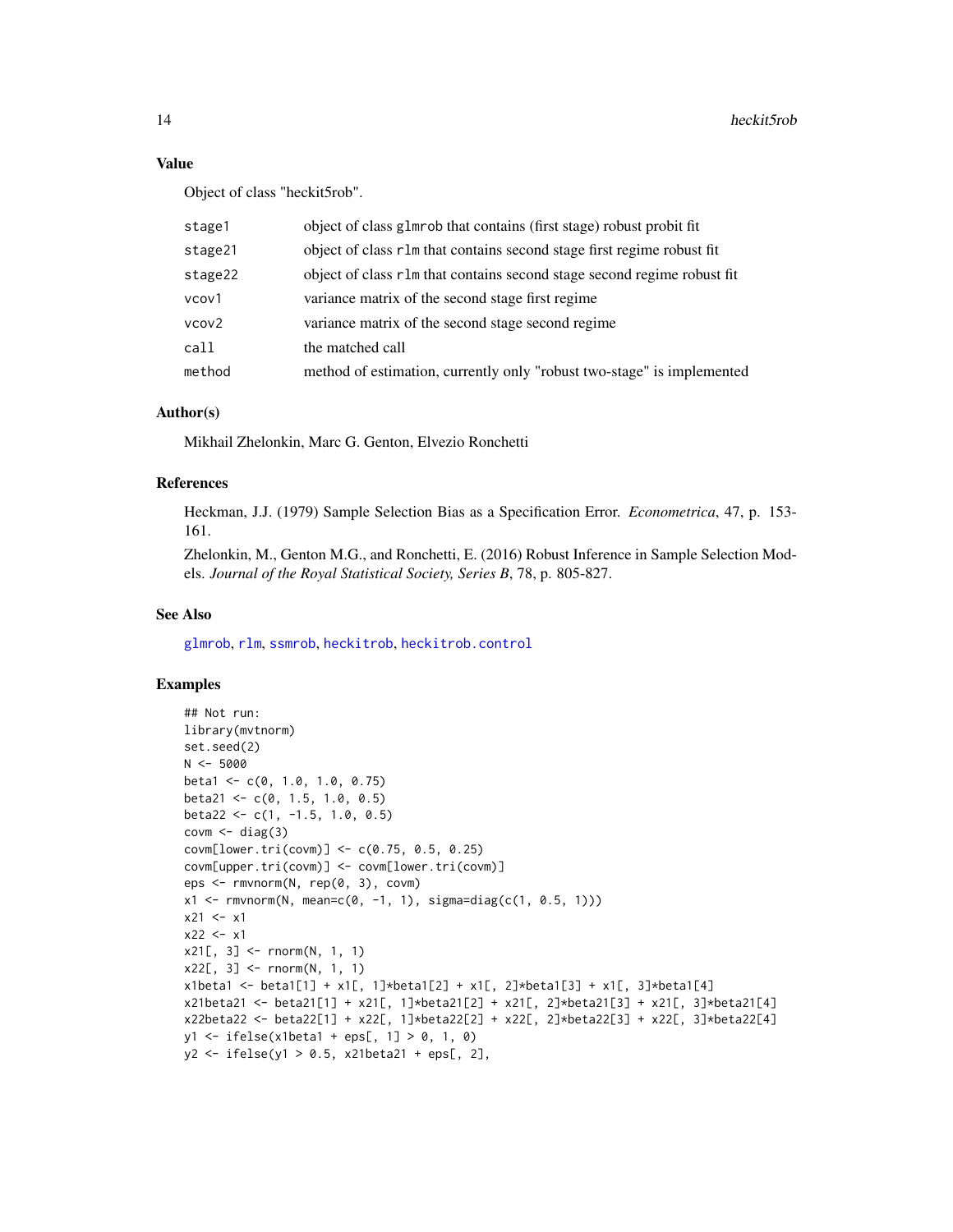#### <span id="page-14-0"></span>heckitrob 15

```
x22beta22 + eps[, 3])
srsim.fit <- ssmrob(y1 ~ x1, list(y2 ~ x21, y2 ~ x22),
control = heckitrob.control(weights.x1 = "hat", weights.x2 = "covMcd"))
summary(srsim.fit)
```
## End(Not run)

<span id="page-14-1"></span>

heckitrob *Robust Heckit Fit*

## Description

Fits the sample selection model using a robust two-stage estimator

## Usage

heckitrob(selection, outcome, control = heckitrob.control())

#### Arguments

| selection | formula, the selection equation                          |
|-----------|----------------------------------------------------------|
| outcome   | formula, the outcome equation                            |
| control   | a list of parameters for controlling the fitting process |

## Details

Compute robust two-stage estimates of the Heckman's selection model. The robust probit is fitted in the first stage. In the second stage the Mallows type M-estimator is used. The values of the tuning constants and the robustness weights can be modified in [heckitrob.control](#page-15-1).

## Value

Object of class "heckitrob".

| stage1 | object of class glmrob that contains robust probit fit                 |
|--------|------------------------------------------------------------------------|
| stage2 | object of class r1m that contains second stage robust fit              |
| vcov   | variance matrix of the second stage                                    |
| call   | the matched call                                                       |
| method | method of estimation, currently only "robust two-stage" is implemented |

## Author(s)

Mikhail Zhelonkin, Marc G. Genton, Elvezio Ronchetti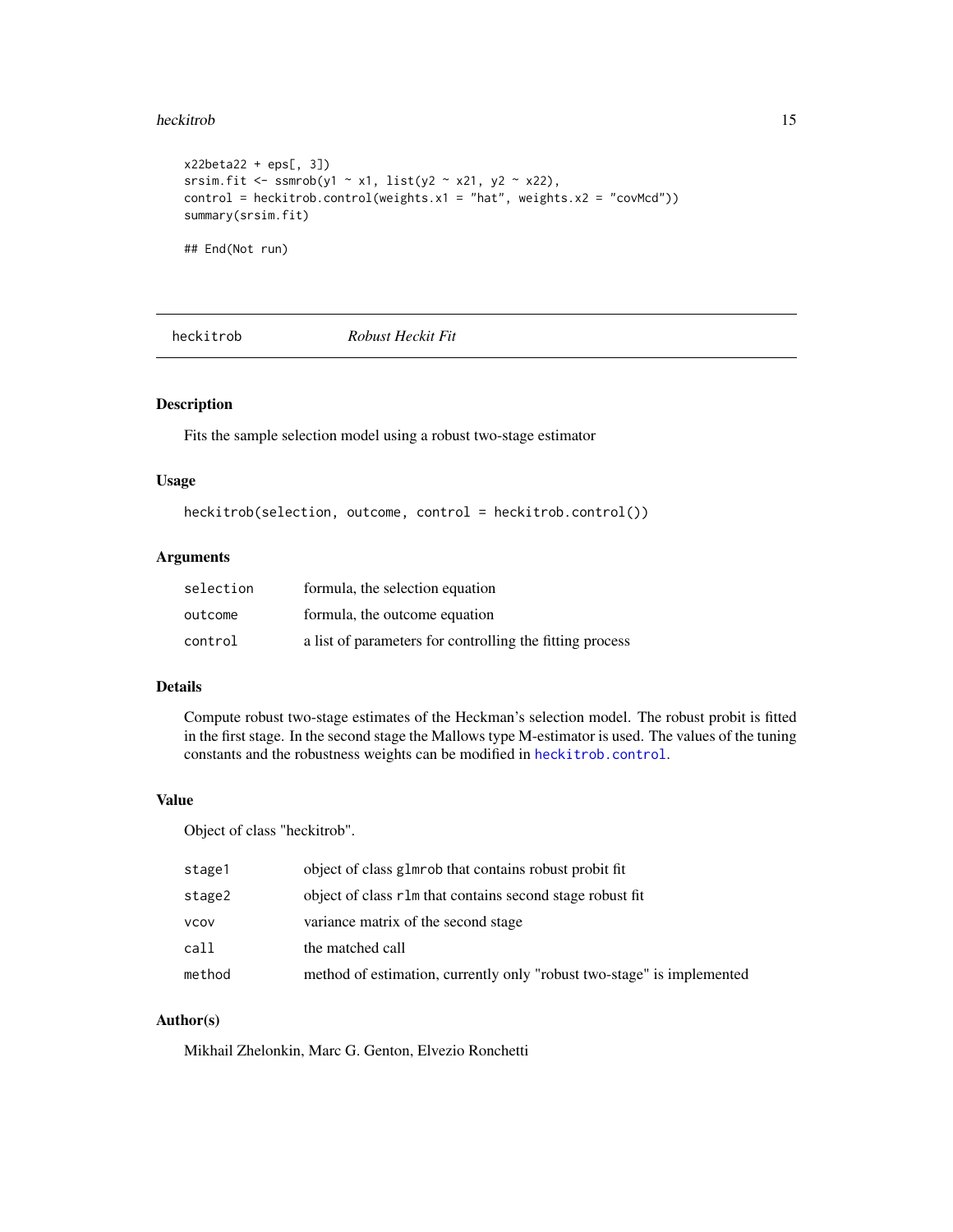#### References

Cameron, C.A., Trivedi, P.K. (2009) Microeconometrics Using Stata. College Station, TX: Stata Press.

Heckman, J.J. (1979) Sample Selection Bias as a Specification Error. *Econometrica*, 47, p. 153- 161.

Zhelonkin, M., Genton M.G., and Ronchetti, E. (2016) Robust Inference in Sample Selection Models. *Journal of the Royal Statistical Society, Series B*, 78, p. 805-827.

## See Also

[glmrob](#page-0-0), [rlm](#page-0-0), [ssmrob](#page-25-1), [heckitrob.control](#page-15-1), [heckit5rob](#page-12-1), [etregrob](#page-6-1)

#### Examples

```
# Zhelonkin, Genton, Ronchetti (2016): page 823
data(MEPS2001)
attach(MEPS2001)
selectEq \leq dambexp \sim age + female + educ + blhisp + totchr + ins
outcomeEq <- lnambx ~ age + female + educ + blhisp + totchr + ins
meps.fit <- ssmrob(selectEq, outcomeEq, control = heckitrob.control(tcc = 3.2))
summary(meps.fit)
```
<span id="page-15-1"></span>heckitrob.control *Auxiliary for Controlling Robust Fitting*

#### Description

Auxiliary function used for fitting the sample selection models. Contains control sequences, tuning constants and robustness weight functions.

#### Usage

```
heckitrob.control(acc = 1e-04, test.acc = "coef", maxit = 50, maxit0 = 50,
                             weights.x1 = c("none", "hat", "robCov", "covMed"),weights.x2 = c("none", "hat", "robCov", "covMcd"),
                               tcc = 1.345, t.c = 1.345
```
#### Arguments

| acc        | positive convergence level                                                                    |
|------------|-----------------------------------------------------------------------------------------------|
| test.acc   | only "coef" is currently implemented                                                          |
| maxit      | integer giving the maximum number of iterations: selection equation                           |
| maxitO     | integer giving the maximum number of iterations: outcome equation                             |
| weights.x1 | vector of robustness weights controlling for the leverage effect in the selection<br>equation |

<span id="page-15-0"></span>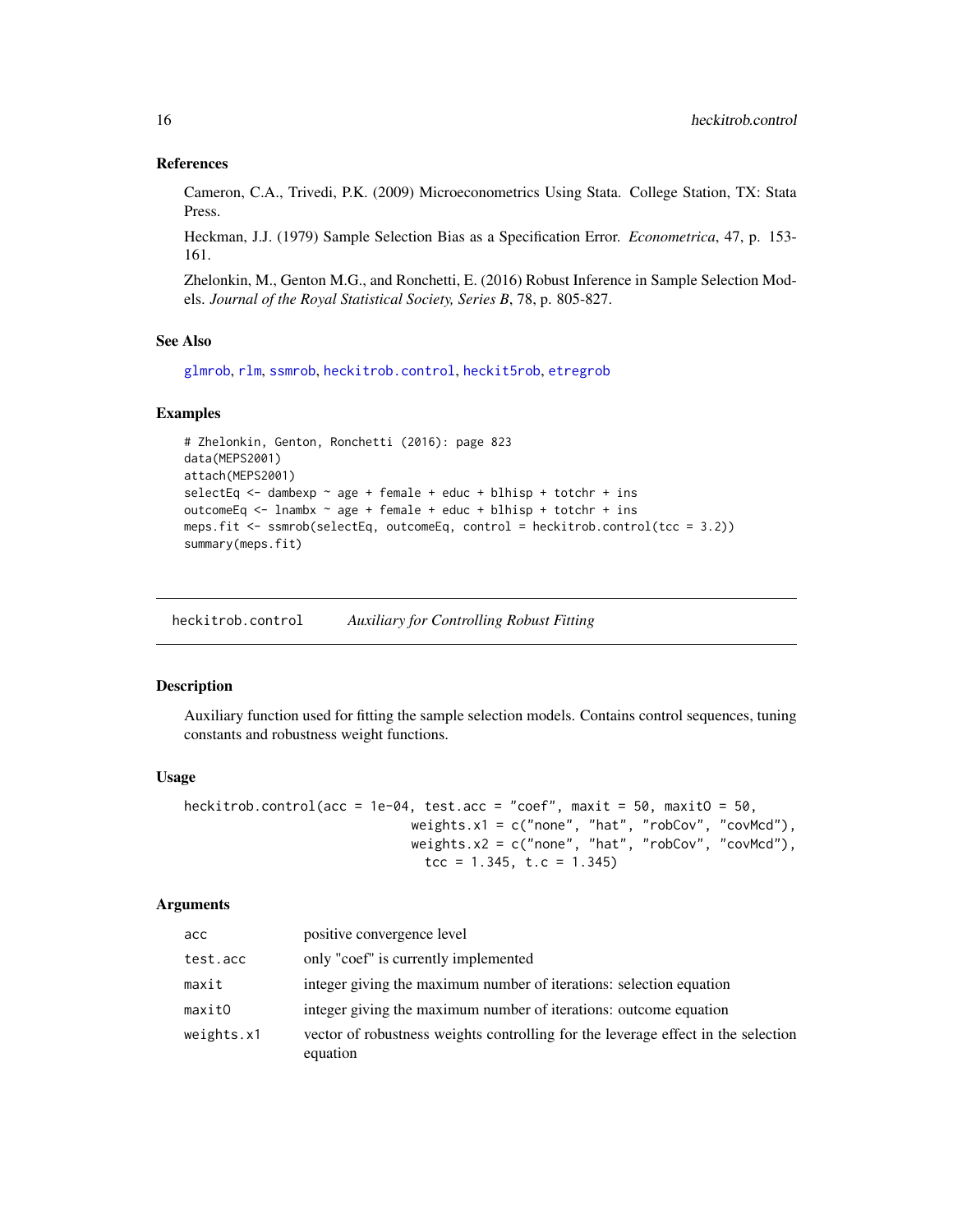#### <span id="page-16-0"></span> $MEPS2001$  and the set of the set of the set of the set of the set of the set of the set of the set of the set of the set of the set of the set of the set of the set of the set of the set of the set of the set of the set of

| weights.x2 | vector of robustness weights controlling for the leverage effect in the outcome<br>equation |
|------------|---------------------------------------------------------------------------------------------|
| tcc        | tuning constant c for Huber's psi-function for the selection stage                          |
| t.c        | tuning constant c for Huber's psi-function for the outcome stage                            |

## Value

A list with the arguments as components.

## Author(s)

Mikhail Zhelonkin, Marc G. Genton, Elvezio Ronchetti

MEPS2001 *Ambulatory Expenditures Data*

## Description

Sample of 3328 observations, with 526 zero expenditures.

#### Usage

data(MEPS2001)

#### Format

A data frame with 3328 observations on the following 22 variables.

educ education status age age income income female gender vgood a numeric vector good a numeric vector hospexp a numeric vector totchr number of chronic diseases ffs a numeric vector dhospexp a numeric vector age2 a numeric vector agefem a numeric vector fairpoor a numeric vector year01 a numeric vector instype a numeric vector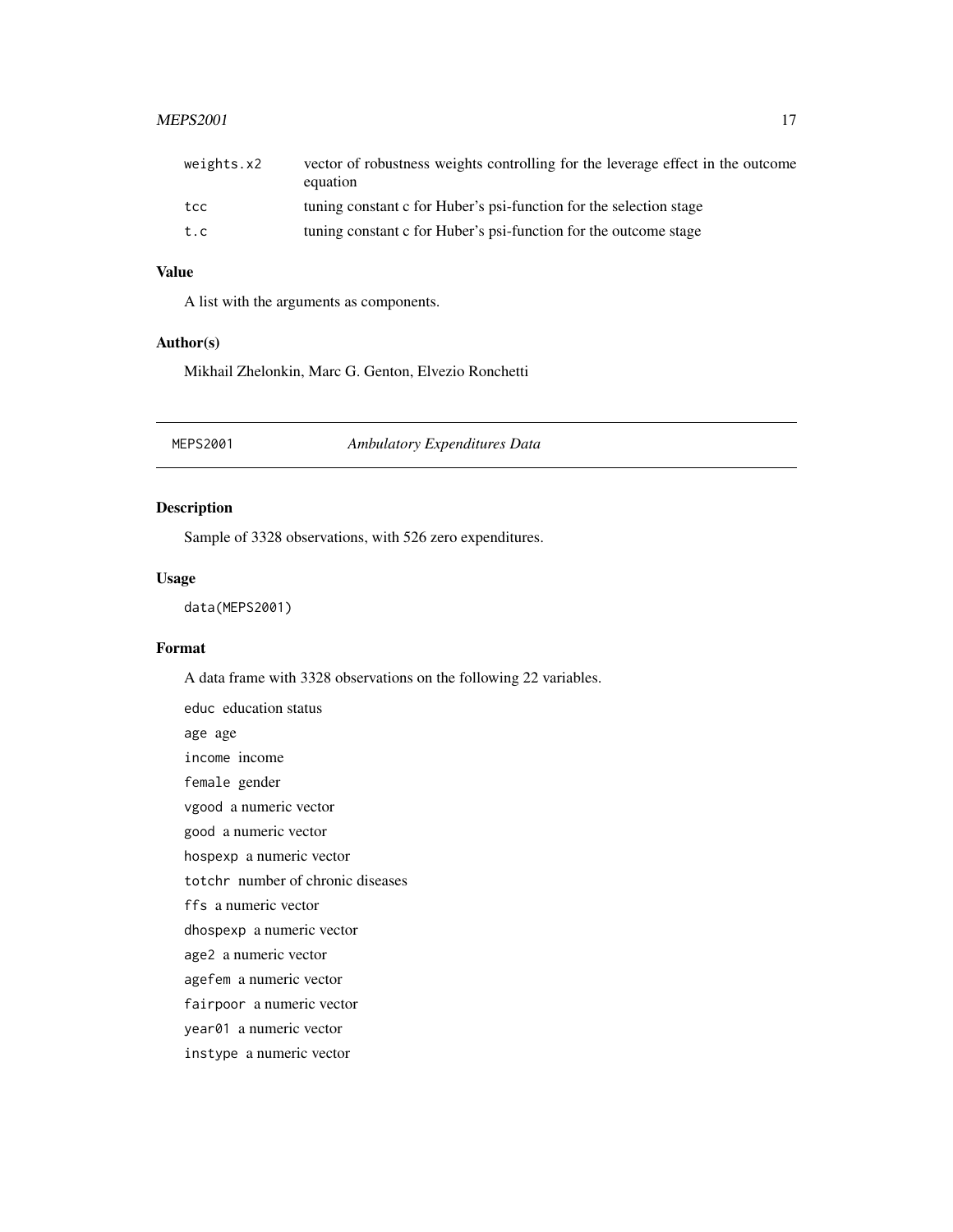#### 18 MmatrM

ambexp ambulatory expenditures lambexp log ambulatory expenditures blhisp ethnicity instype\_s1 a numeric vector dambexp dummy variable, ambulatory expenditures lnambx a numeric vector ins insurance status

## Source

2001 Medical Expenditure Panel Survey by the Agency for Healthcare Research and Quality.

## References

Cameron, C.A. and Trivedi, P.K. (2009) *Microeconometrics Using Stata*, College Station, TX: Stata Press.

## Examples

```
data(MEPS2001)
attach(MEPS2001)
hist(lnambx)
```
MmatrM *M Matrix*

## Description

M matrix of a linear regression M-estimator of Mallows type.

#### Usage

```
MmatrM(x, y, beta, sigma, t.c = 1.345, weights = 1)
```
## Arguments

| x       | matrix of explanatory variables                                   |
|---------|-------------------------------------------------------------------|
| У       | vector of dependent variables                                     |
| beta    | vector of parameters                                              |
| sigma   | robust scale estimate                                             |
| t.c     | tuning constant c for Huber's psi-function                        |
| weights | vector of robustness weights controlling for the leverage effects |

<span id="page-17-0"></span>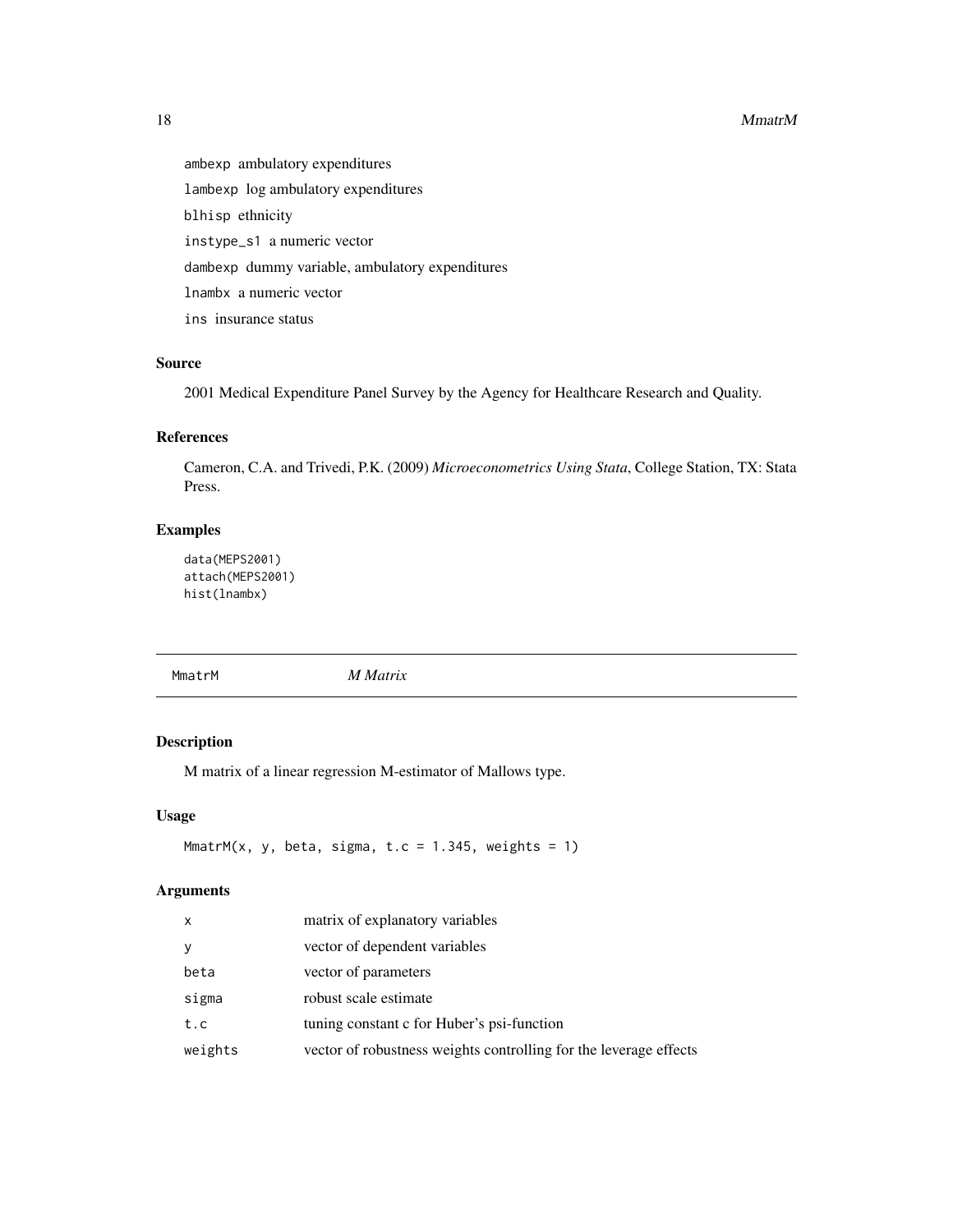#### <span id="page-18-0"></span>MROZ.RAW 19

## Details

Computes the M matrix of the M-estimator of Mallows type. In current implementation only the Huber score function is available.

## Value

M matrix for the sandwich formula.

#### Author(s)

Mikhail Zhelonkin, Marc G. Genton, Elvezio Ronchetti

MROZ.RAW *Wage Offer Data*

## Description

Sample of 753 observations, with 325 truncated observations.

## Usage

data(MROZ.RAW)

#### Format

A data frame with 753 observations on the following 22 variables.

inlf in labor force (binary) hours hours worked kidslt6 number of young children kidsge6 number of children greater than 6 years of age age age educ education status wage wage repwage a numeric vector hushrs a numeric vector husage husband's age huseduc husband's education huswage husband's wage faminc family income mtr a numeric vector motheduc mother's education fatheduc a numeric vector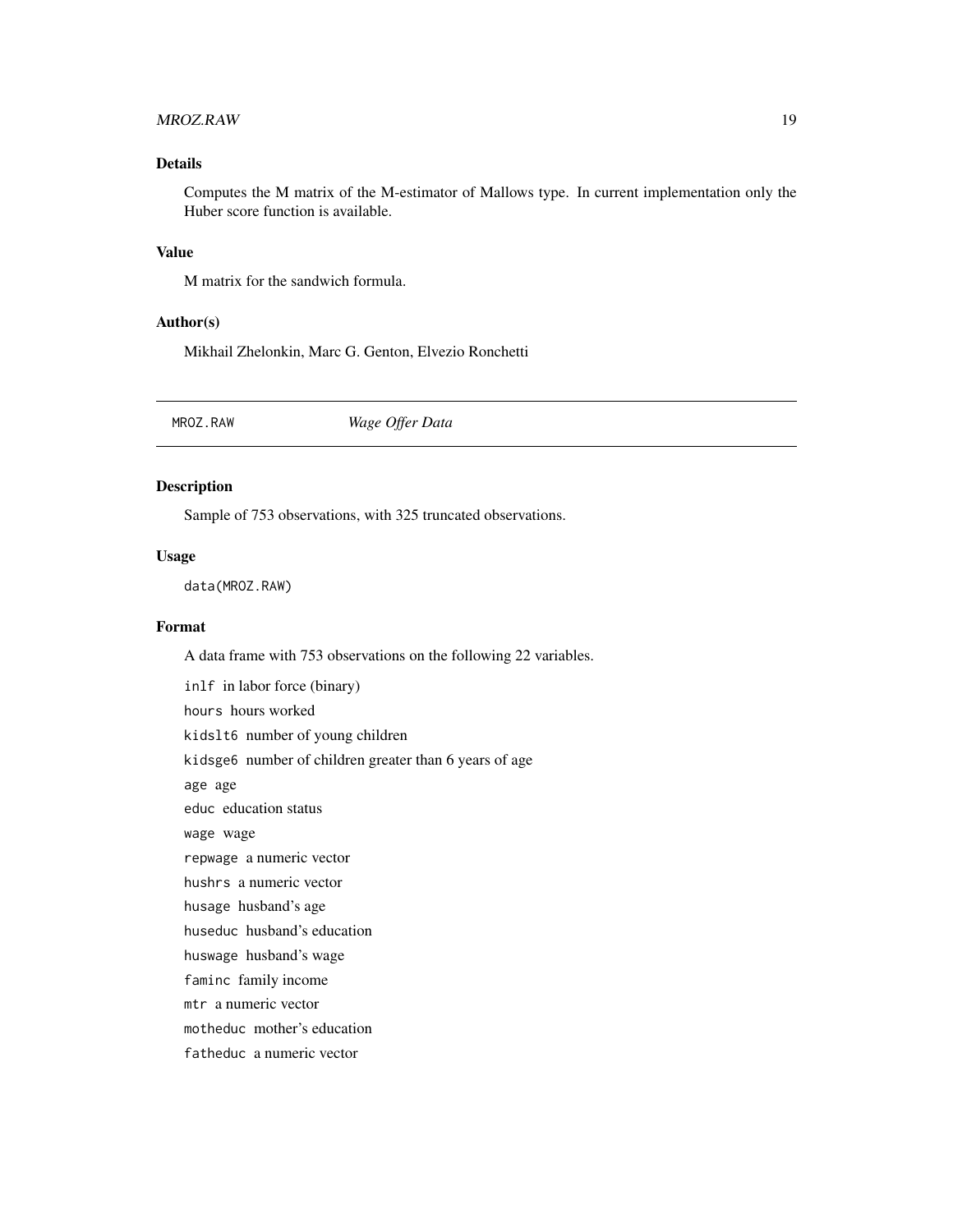<span id="page-19-0"></span>20 print.etregrob

unem a numeric vector city a numeric vector exper experience nwifeinc non-wife income lwage log-wage expersq squared experience

## References

Mroz , T.A. (1987) The Sensitivity of an Empirical Model of Married Women's Hours of Work to Economic and Statistical Assumptions. *Econometrica*, 55, p. 765-799.

Wooldridge, J.M. (2002) *Econometric Analysis of Cross Section and Panel Data*, Cambridge MA: MIT Press.

## Examples

data(MROZ.RAW) attach(MROZ.RAW) hist(lwage)

print.etregrob *Print a* etregrob *Object*

## Description

Print an object generated by [etregrob](#page-6-1)

#### Usage

```
## S3 method for class 'etregrob'
print(x, digits = 4, ...)
```
## Arguments

| X        | object of etregrob class             |
|----------|--------------------------------------|
| digits   | number of nonzero digits after comma |
| $\cdots$ | currently not used                   |

## Author(s)

Mikhail Zhelonkin

## See Also

[etregrob](#page-6-1)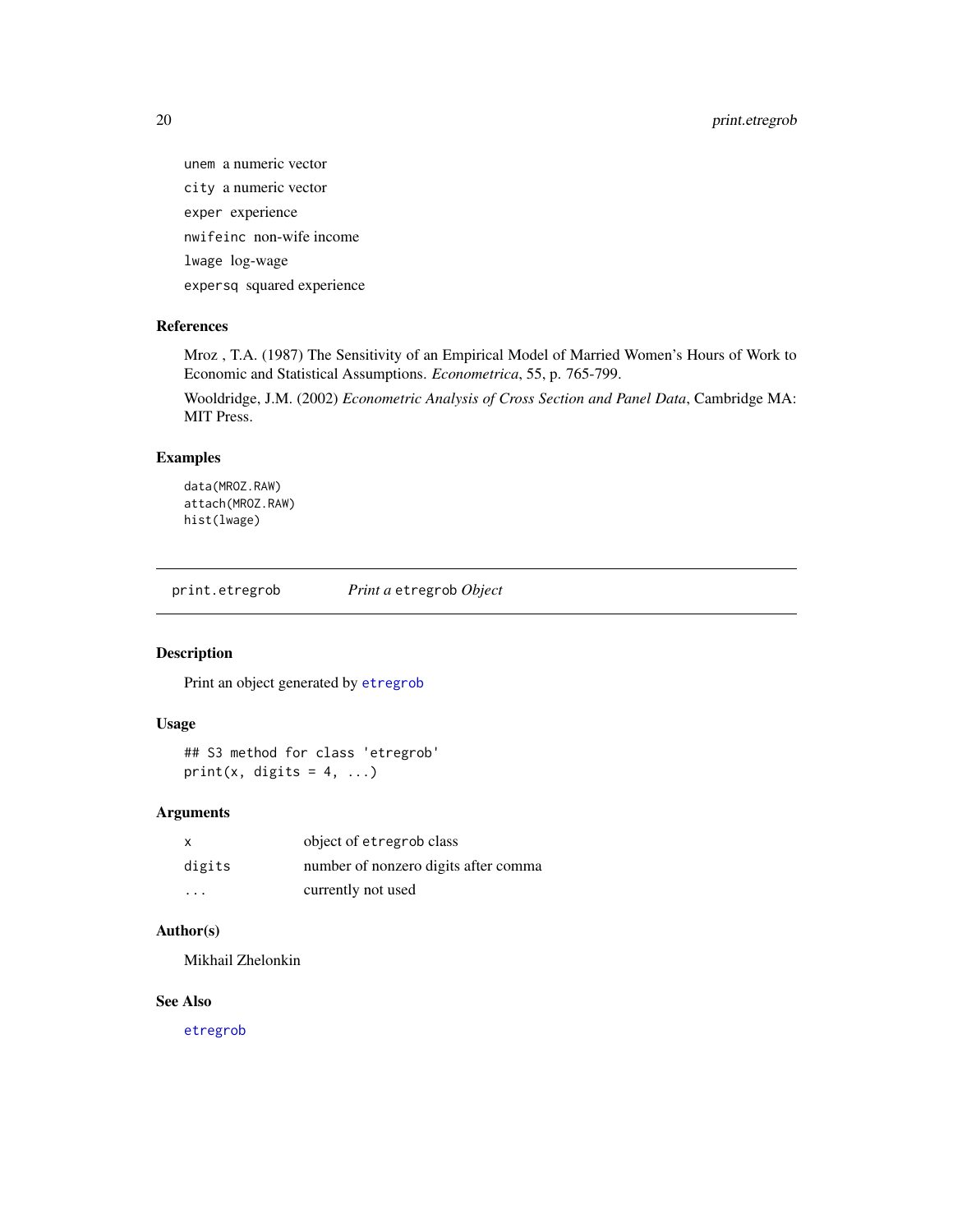<span id="page-20-0"></span>print.heckit5rob *Print a* heckit5rob *Object*

## Description

Print an object generated by [ssmrob](#page-25-1)

## Usage

```
## S3 method for class 'heckit5rob'
print(x, digits = 4, ...)
```
## Arguments

|                         | object returned from the heck it 5rob representing the fit of the model |
|-------------------------|-------------------------------------------------------------------------|
| digits                  | number of nonzero digits after comma                                    |
| $\cdot$ $\cdot$ $\cdot$ | currently not used                                                      |

## Author(s)

Mikhail Zhelonkin, Marc G. Genton, Elvezio Ronchetti

#### See Also

[ssmrob](#page-25-1)

print.heckitrob *Print a* heckitrob *Object*

## Description

Print an object generated by [ssmrob](#page-25-1)

## Usage

```
## S3 method for class 'heckitrob'
print(x, \text{ digits} = 4, \ldots)
```
## Arguments

|                         | object returned from the heck it rob representing the fit of the model |
|-------------------------|------------------------------------------------------------------------|
| digits                  | number of nonzero digits after comma                                   |
| $\cdot$ $\cdot$ $\cdot$ | currently not used                                                     |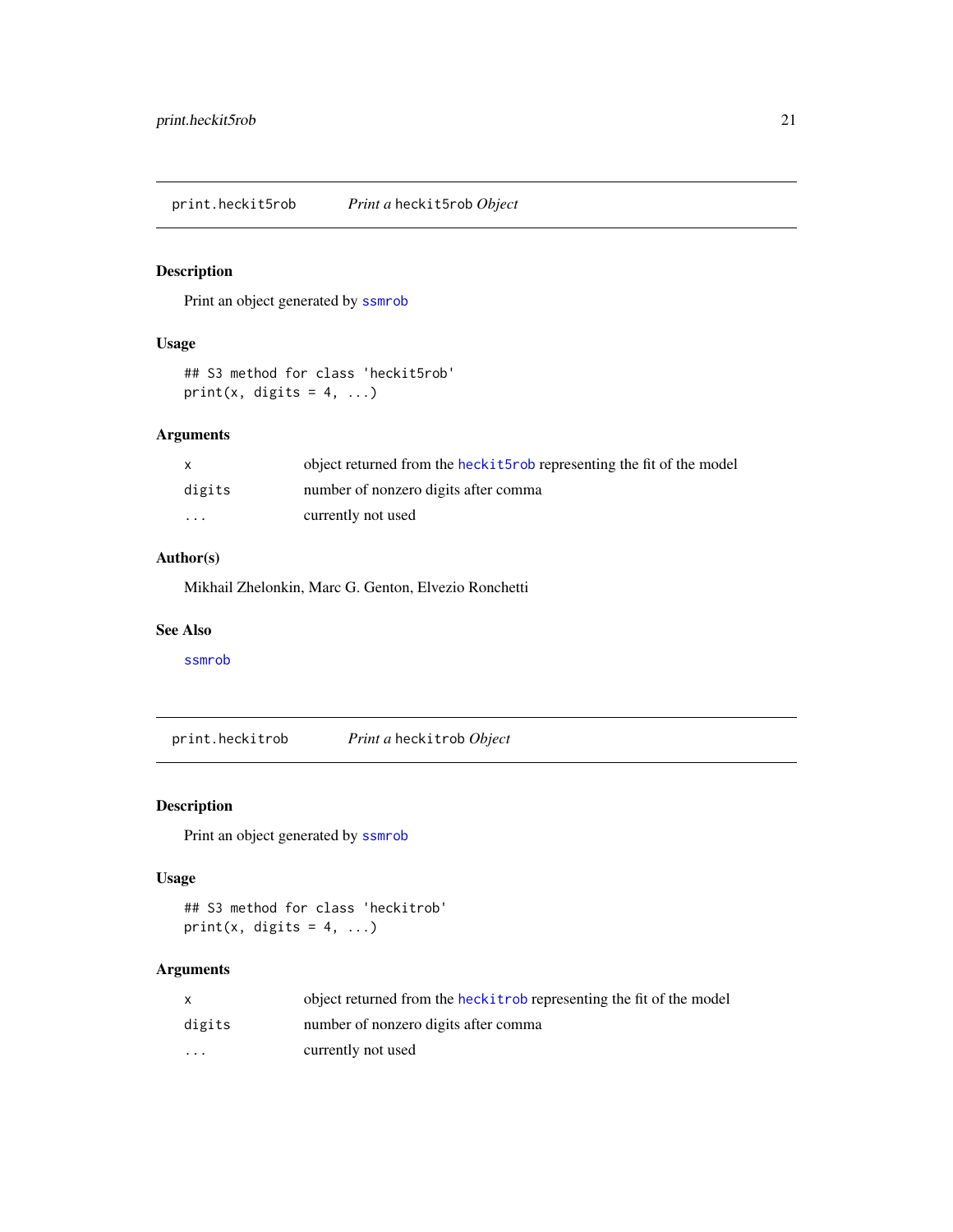## Author(s)

Mikhail Zhelonkin, Marc G. Genton, Elvezio Ronchetti

#### See Also

[ssmrob](#page-25-1)

print.summary.etregrob

*Print Function for* summary.etregrob

## Description

Print a [summary.etregrob](#page-27-1) object

## Usage

## S3 method for class 'summary.etregrob' print(x, digits =  $4, ...$ )

## Arguments

|          | Object of class summary. etregrob returned by a summary function |
|----------|------------------------------------------------------------------|
| digits   | number of nonzero digits after comma                             |
| $\cdots$ | currently not used                                               |

## Author(s)

Mikhail Zhelonkin

print.summary.heckit5rob

*Print Function for* summary.heckit5rob

## Description

Print a [summary.heckit5rob](#page-28-1) object

## Usage

```
## S3 method for class 'summary.heckit5rob'
print(x, digits = 4, ...)
```
<span id="page-21-0"></span>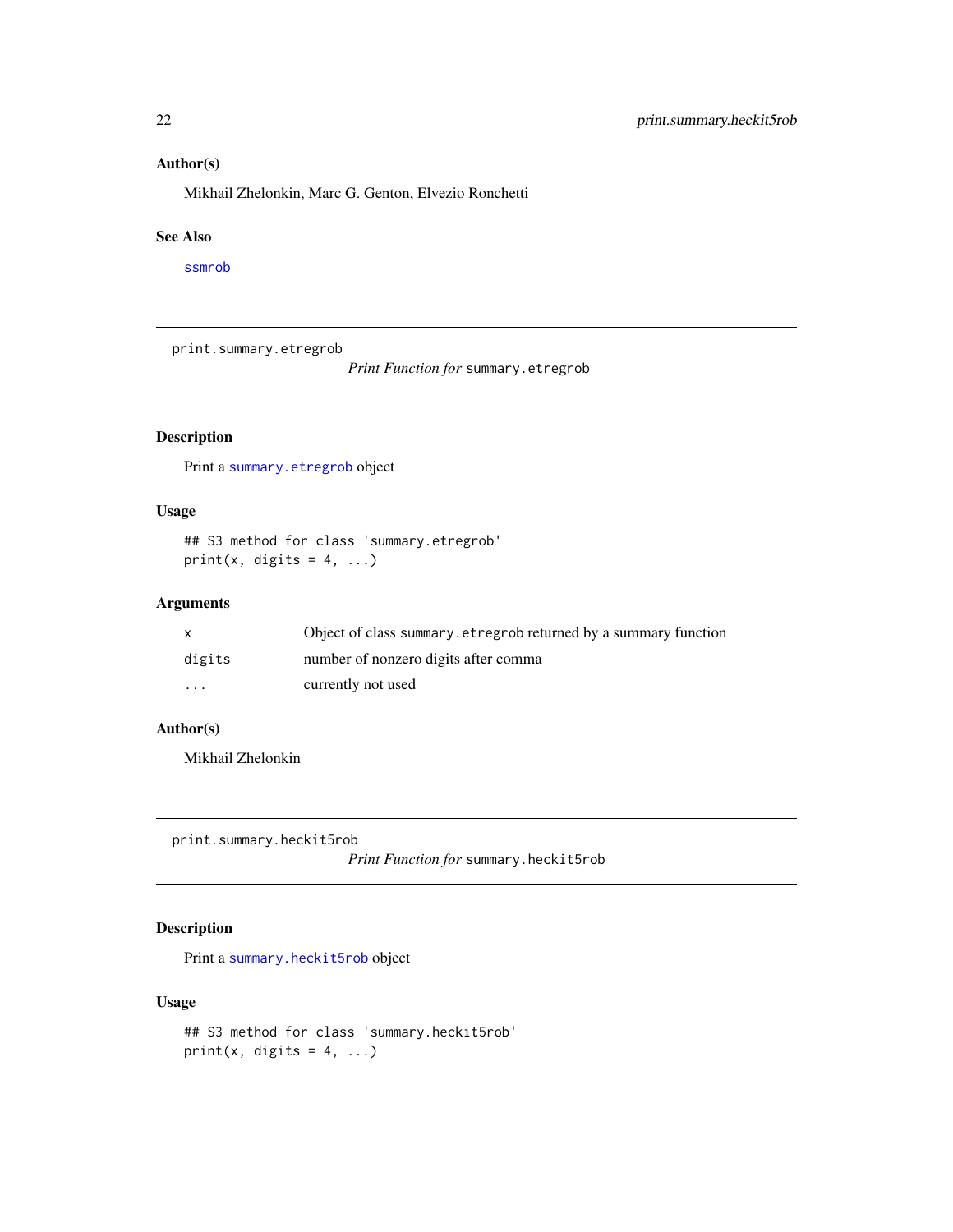#### <span id="page-22-0"></span>Arguments

| X.                      | Object of class summary. heck it 5rob returned by a summary function |
|-------------------------|----------------------------------------------------------------------|
| digits                  | number of nonzero digits after comma                                 |
| $\cdot$ $\cdot$ $\cdot$ | currently not used                                                   |

## Author(s)

Mikhail Zhelonkin, Marc G. Genton, Elvezio Ronchetti

print.summary.heckitrob

*Print Function for* summary.heckitrob

## Description

Print a [summary.heckitrob](#page-28-2) object

## Usage

## S3 method for class 'summary.heckitrob' print(x, digits =  $4, ...$ )

#### Arguments

|          | Object of class summary. heckitrob returned by a summary function |
|----------|-------------------------------------------------------------------|
| digits   | number of nonzero digits after comma                              |
| $\cdots$ | currently not used                                                |

## Author(s)

Mikhail Zhelonkin, Marc G. Genton, Elvezio Ronchetti

| PsiMest | Score Function of the Mallows M-Estimator |
|---------|-------------------------------------------|
|---------|-------------------------------------------|

## Description

Score function of the Mallows-type M-estimator.

## Usage

PsiMest(x, y, beta, sigma, t.c, weight)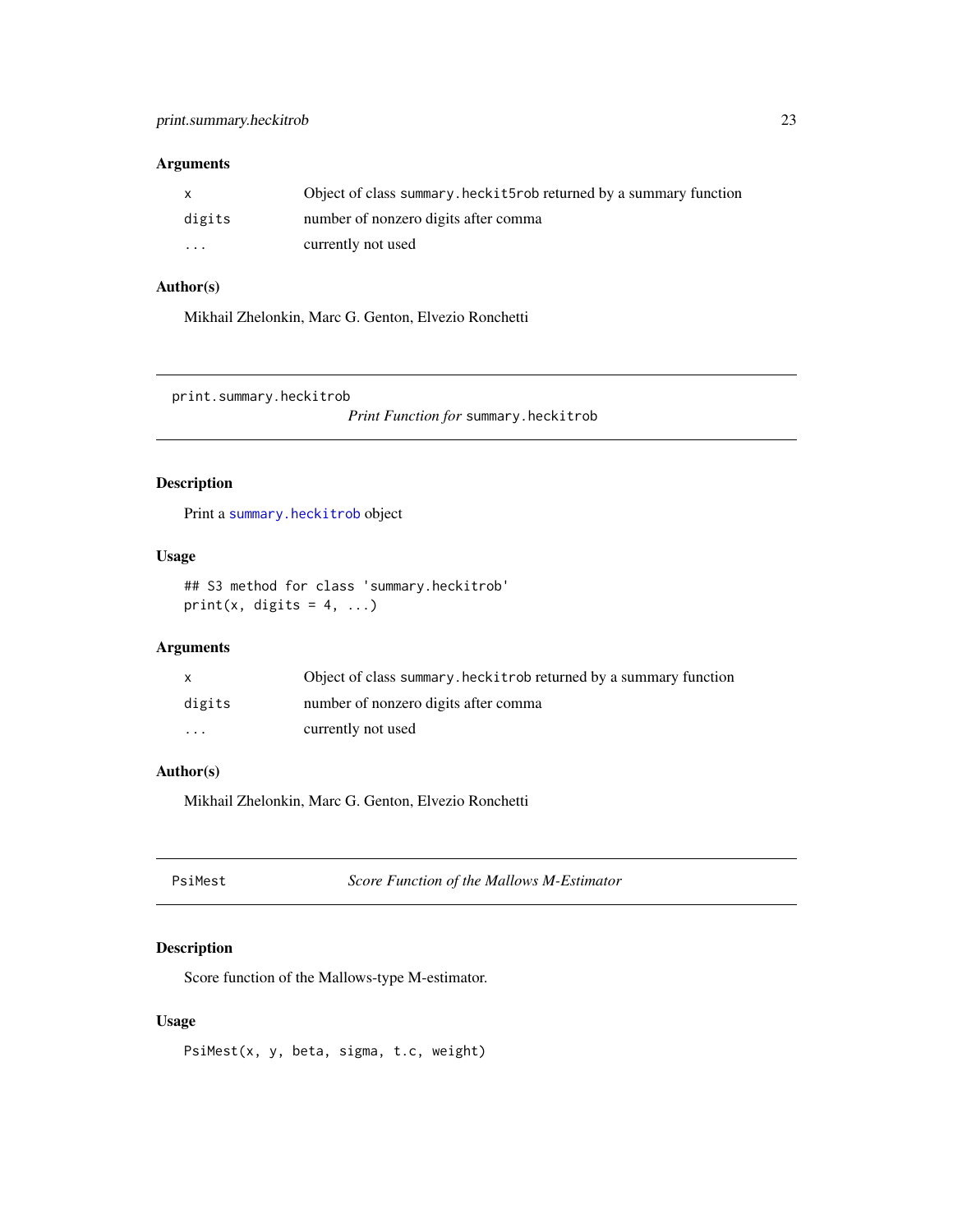## <span id="page-23-0"></span>Arguments

| $\mathsf{x}$ | vector of exogenous variables            |
|--------------|------------------------------------------|
| <b>V</b>     | scalar endogenous variable               |
| beta         | parameter vector                         |
| sigma        | std.error                                |
| t.c          | tuning constant of Huber Psi-function    |
| weight       | scalar weight on the exogenous variables |

#### Details

Can be used to compute the influence function of the estimator. Also can be used to approximate the bias of the estimator.

## Value

score of the Psi-function

## Author(s)

Mikhail Zhelonkin, Marc G. Genton, Elvezio Ronchetti

#### References

Hampel, Ronchetti, Rousseeuw, Stahel (1986). Robust Statistics: The Approach Based on Influence Functions. New York: Wiley.

residuals.etregrob *Residuals of Robust Endogenous Treatment Model Fit*

## Description

Calculate the residuals of theendogenous treatment model using robust fit.

#### Usage

```
## S3 method for class 'etregrob'
residuals(object, ...)
```
## Arguments

| object   | object of class "etregrob" |
|----------|----------------------------|
| $\cdots$ | currently not used         |

## Value

numeric vector of residuals.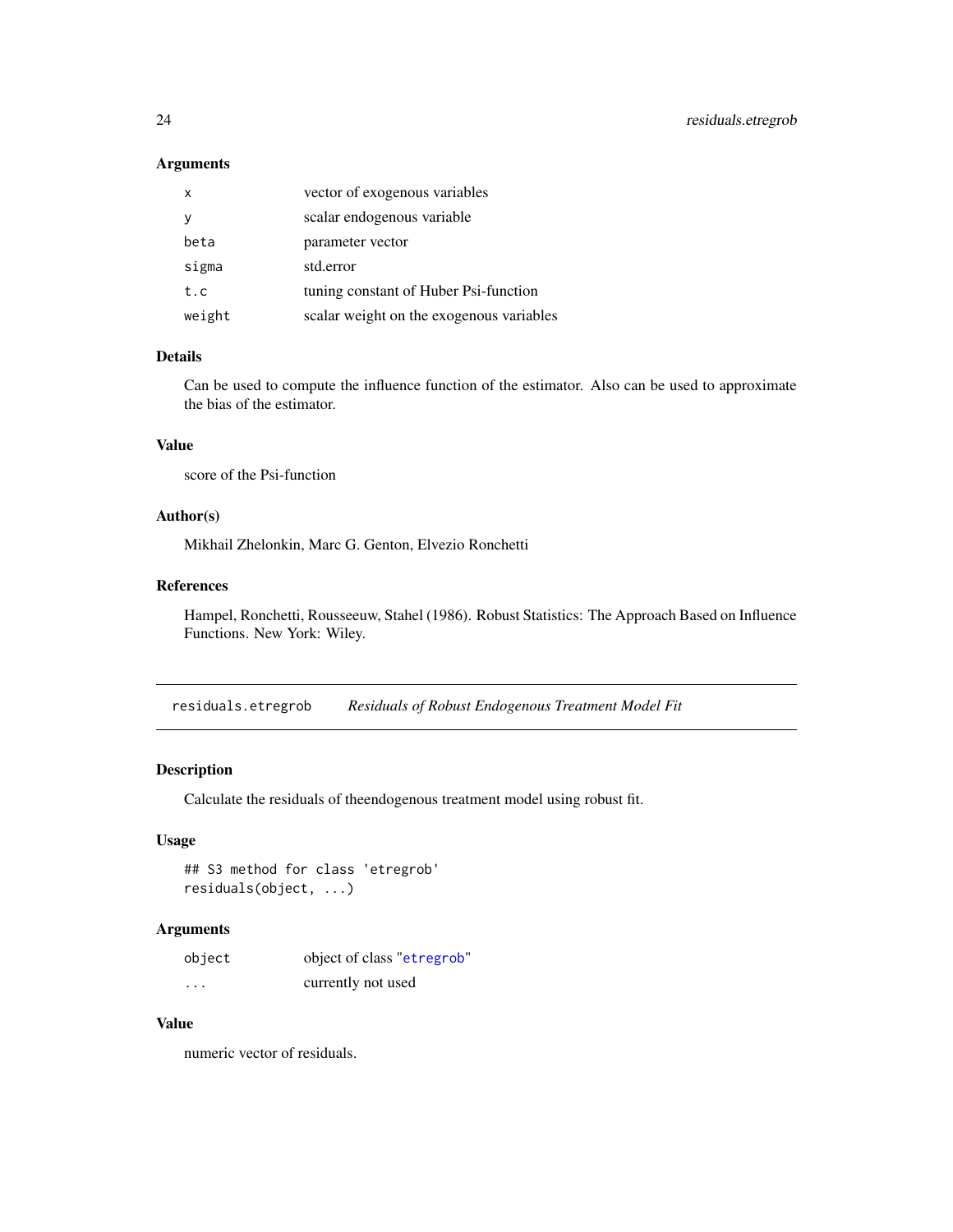## <span id="page-24-0"></span>residuals.heckit5rob 25

## Author(s)

Mikhail Zhelonkin

## See Also

[etregrob](#page-6-1)

residuals.heckit5rob *Residuals of Robust Sample Selection Model Fit*

## Description

Calculate the residuals of the sample selection model using robust fit.

## Usage

```
## S3 method for class 'heckit5rob'
residuals(object, ...)
```
#### Arguments

| object   | object of class "heckitrob" or object of class "heckit5rob" |
|----------|-------------------------------------------------------------|
| $\cdots$ | currently not used                                          |

## Details

In case of truncated selection model one vector of residuals is returned. In case of switching regression model a list containing two vectors corresponding to two regimes is returned.

## Value

The numeric vector(s) of the residuals.

#### Author(s)

Mikhail Zhelonkin, Marc G. Genton, Elvezio Ronchetti

#### See Also

[heckitrob](#page-14-1); [heckit5rob](#page-12-1)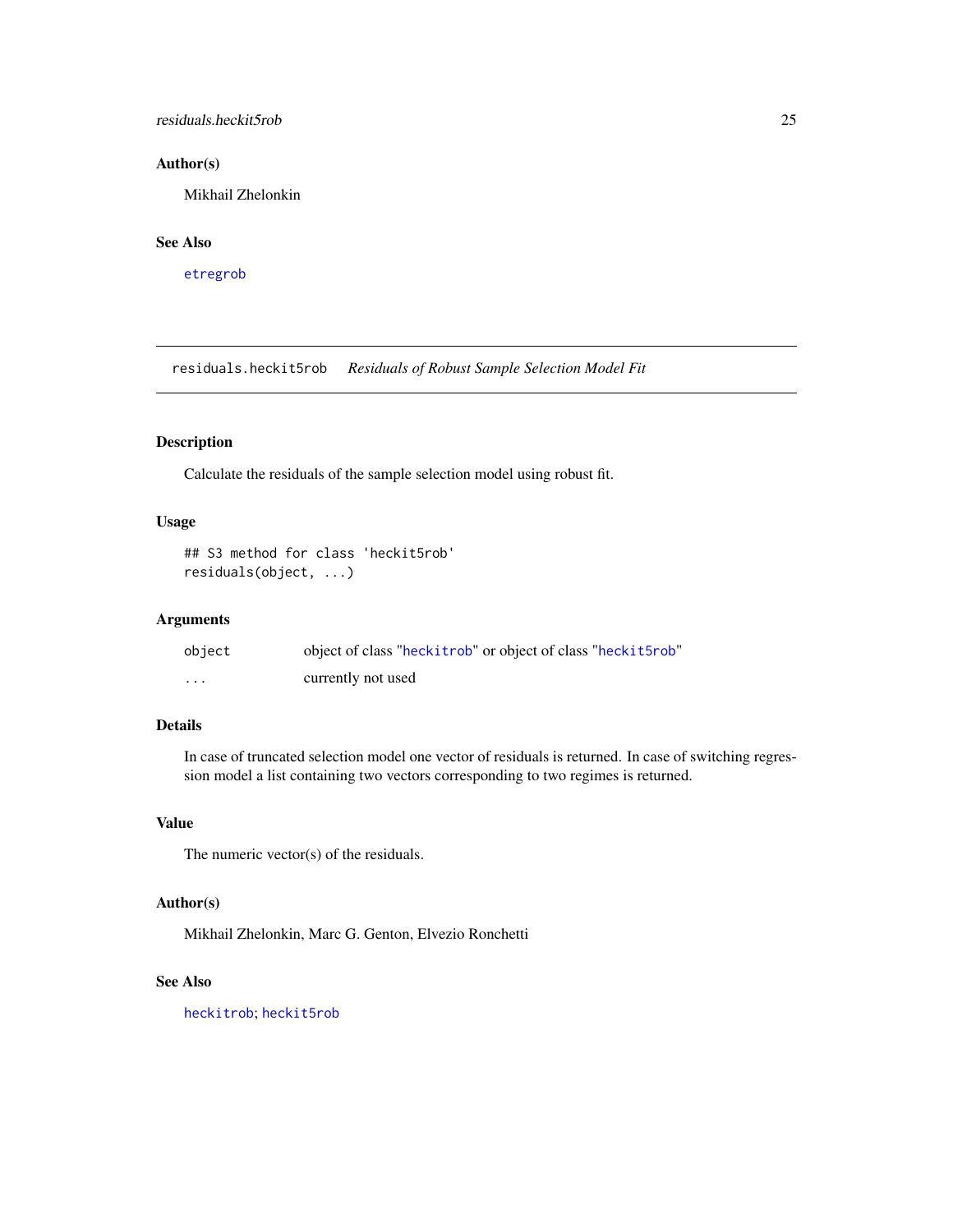<span id="page-25-0"></span>residuals.heckitrob *Residuals of Robust Sample Selection Model Fit*

#### Description

Calculate the residuals of the sample selection model using robust fit.

## Usage

```
## S3 method for class 'heckitrob'
residuals(object, ...)
```
#### Arguments

| object   | object of class "heckitrob" or object of class "heckit5rob" |
|----------|-------------------------------------------------------------|
| $\cdots$ | currently not used                                          |

## Details

In case of truncated selection model one vector of residuals is returned. In case of switching regression model a list containing two vectors corresponding to two regimes is returned.

#### Value

vector(s) of residuals.

#### Author(s)

Mikhail Zhelonkin, Marc G. Genton, Elvezio Ronchetti

## See Also

[heckitrob](#page-14-1); [heckit5rob](#page-12-1)

<span id="page-25-1"></span>ssmrob *Robust Sample Selection Model*

## Description

Compute robust two-stage estimates of truncated selection model (Tobit-2) and switching regression model (Tobit-5).

#### Usage

```
ssmrob(selection, outcome, control = heckitrob.control())
```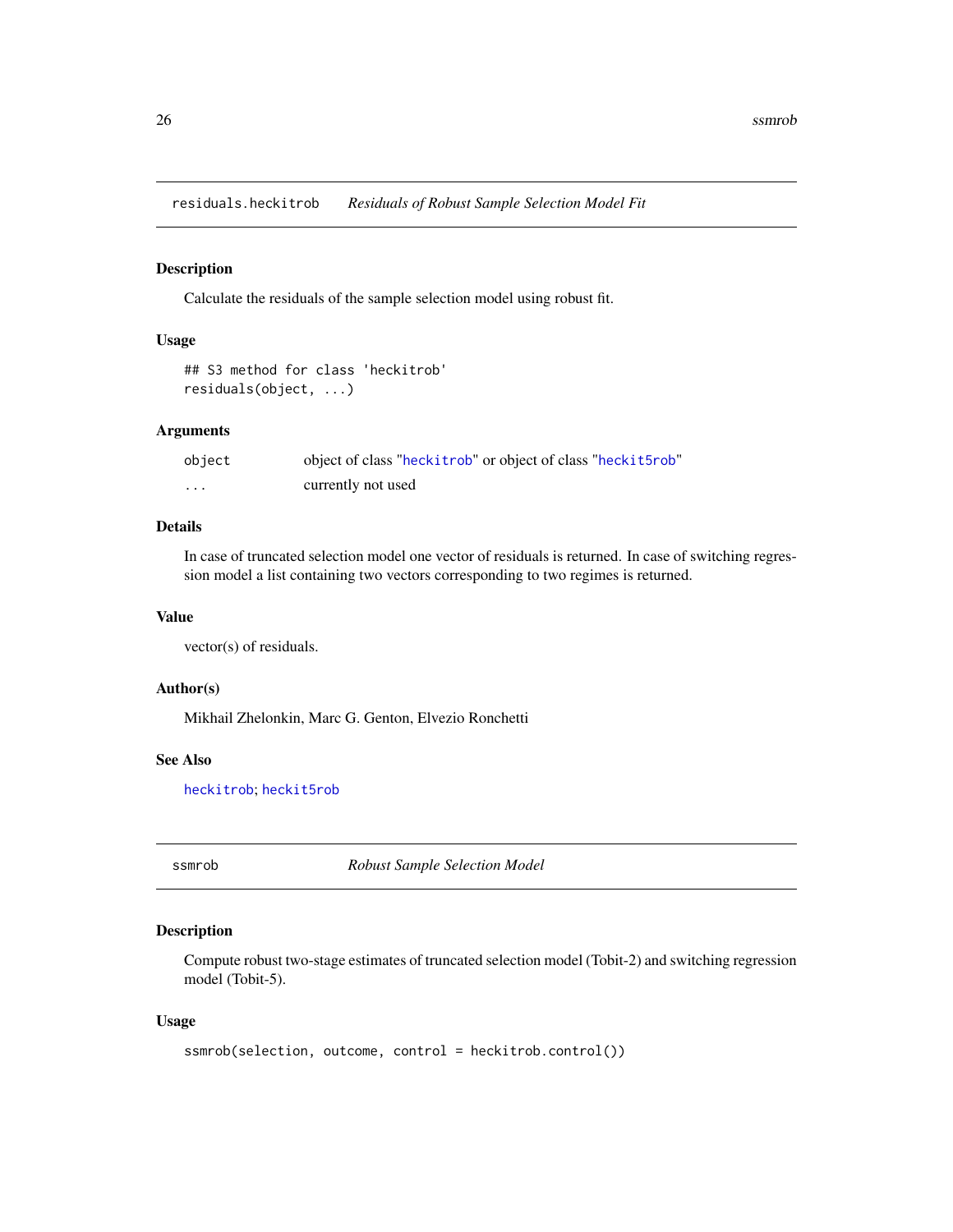#### <span id="page-26-0"></span>ssmrob 27

#### Arguments

| selection | formula, the selection equation                          |
|-----------|----------------------------------------------------------|
| outcome   | formula(s), the outcome equation(s)                      |
| control   | a list of parameters for controlling the fitting process |

## Details

Outcome equation may be a simple formula for the case of Heckman selection model, or a list of two formulas for the case of switching regressions.

## Value

Object of class "heckitrob" or object of class "heckit5rob".

## Author(s)

Mikhail Zhelonkin, Marc G. Genton, Elvezio Ronchetti

#### References

Amemiya, T. (1984) Tobit Models: a Survey. *Journal of Econometrics*, 24, p. 3-61.

Heckman, J.J. (1979) Sample Selection Bias as a Specification Error. *Econometrica*, 47, p. 153- 161.

Zhelonkin, M., Genton M.G., and Ronchetti, E. (2016) Robust Inference in Sample Selection Models. *Journal of the Royal Statistical Society, Series B*, 78, p. 805-827.

#### See Also

[heckitrob](#page-14-1), [heckit5rob](#page-12-1)

## Examples

```
# sample selection model (Tobit-2)
# Zhelonkin, Genton, Ronchetti (2016): page 823
data(MEPS2001)
attach(MEPS2001)
selectEq \leq dambexp \sim age + female + educ + blhisp + totchr + ins
outcomeEq \le 1nambx \sim age + female + educ + blhisp + totchr + ins
meps.fit \leq ssmrob(selectEq, outcomeEq, control = heckitrob.control(tcc = 3.2))
summary(meps.fit)
# switching regressions example (Tobit-5)
## Not run:
library(mvtnorm)
set.seed(2)
N < -5000beta1 <- c(0, 1.0, 1.0, 0.75)
beta21 <- c(0, 1.5, 1.0, 0.5)
beta22 <- c(1, -1.5, 1.0, 0.5)
```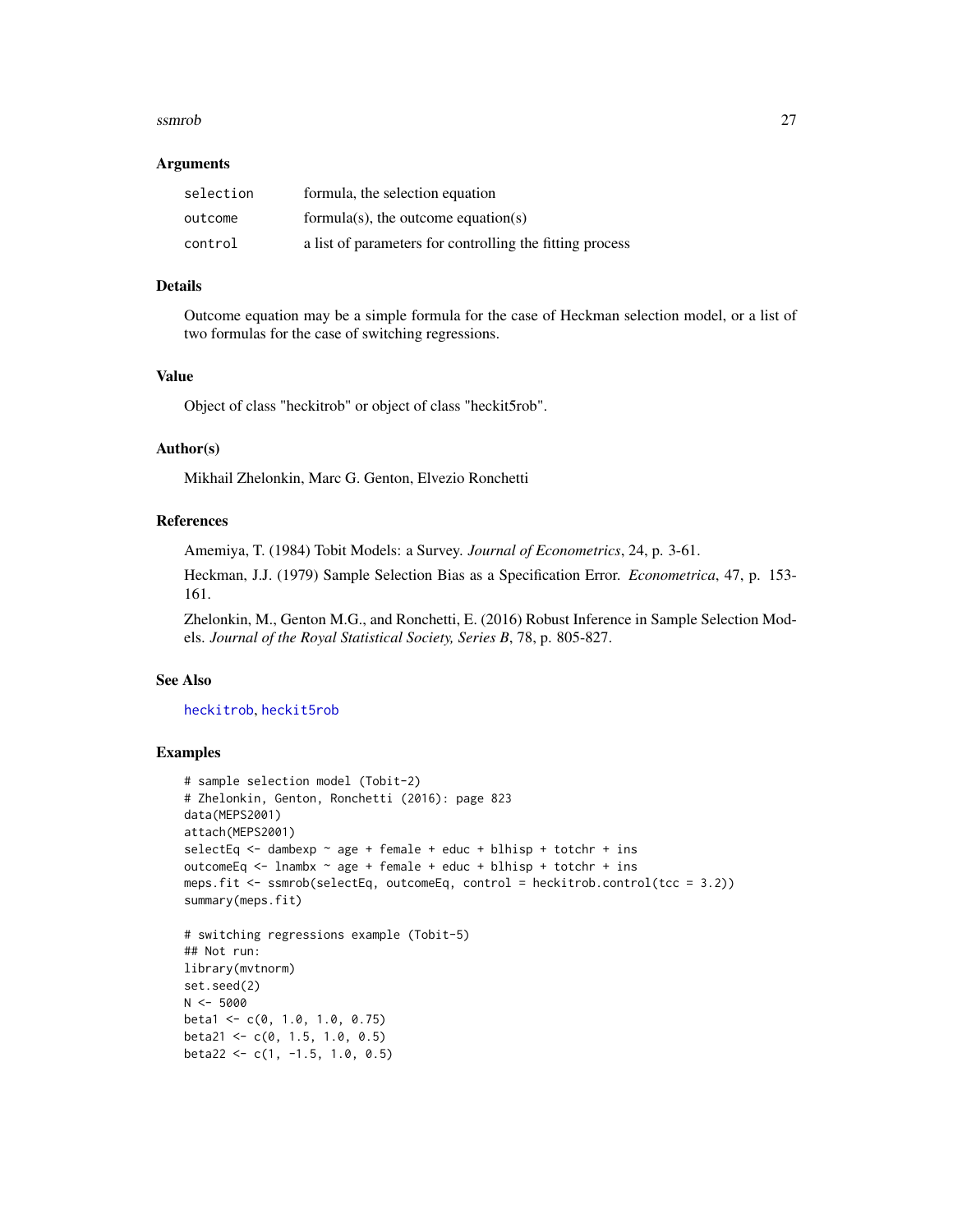```
covm \leftarrow diag(3)covm[lower.tri(covm)] <- c(0.75, 0.5, 0.25)
covm[upper.tri(covm)] <- covm[lower.tri(covm)]
eps <- rmvnorm(N, rep(0, 3), covm)
x1 \le r mvnorm(N, mean=c(0, -1, 1), sigma=diag(c(1, 0.5, 1)))
x21 < - x1x22 < - x1x21[, 3] <- rnorm(N, 1, 1)
x22[, 3] <- rnorm(N, 1, 1)
x1beta1 <- beta1[1] + x1[, 1]*beta1[2] + x1[, 2]*beta1[3] + x1[, 3]*beta1[4]
x21beta21 <- beta21[1] + x21[, 1]*beta21[2] + x21[, 2]*beta21[3] + x21[, 3]*beta21[4]
x22beta22 <- beta22[1] + x22[, 1]*beta22[2] + x22[, 2]*beta22[3] + x22[, 3]*beta22[4]
y1 <- ifelse(x1beta1 + eps[, 1] > 0, 1, 0)
y2 <- ifelse(y1 > 0.5, x21beta21 + eps[, 2],
x22beta22 + eps[, 3])
srsim.fit <- ssmrob(y1 \sim x1, list(y2 \sim x21, y2 \sim x22),
control = heckitrob.control(weights.x1 = "hat", weights.x2 = "covMcd"))
summary(srsim.fit)
## End(Not run)
```
<span id="page-27-1"></span>summary.etregrob *Summarizing Robust Fits of Endogenous Treatment Models*

## Description

Summarizes robust fit of endogenous treatment models.

#### Usage

## S3 method for class 'etregrob' summary(object, ...)

#### Arguments

| object   | object of class "etregrob" |
|----------|----------------------------|
| $\cdots$ | currently not used         |

#### Value

object of class "summary.etregrob"

#### Author(s)

Mikhail Zhelonkin

#### See Also

[etregrob](#page-6-1)

<span id="page-27-0"></span>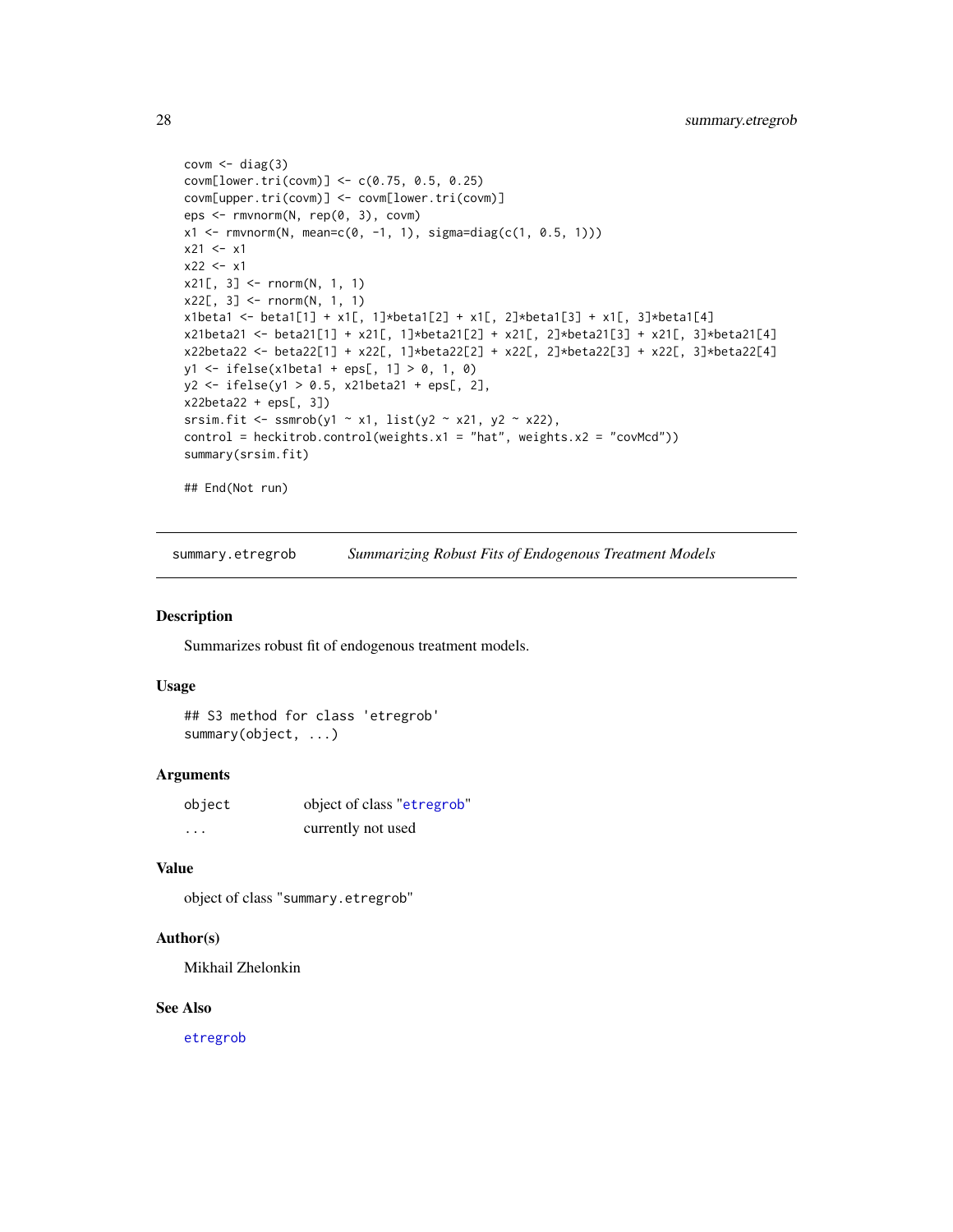<span id="page-28-1"></span><span id="page-28-0"></span>summary.heckit5rob *Summarizing Robust Fits of Sample Selection Models*

## Description

Summarize robust fit of Heckman selection model.

## Usage

```
## S3 method for class 'heckit5rob'
summary(object, ...)
```
#### Arguments

| object | object of class "heckitrob" or "heckit5rob" |
|--------|---------------------------------------------|
| .      | currently not used                          |

## Value

object of class "summary.heckitrob" or object of class "summary.heckit5rob"

#### Author(s)

Mikhail Zhelonkin, Marc G. Genton, Elvezio Ronchetti

## See Also

[heckitrob](#page-14-1); [heckit5rob](#page-12-1); [heck2steprobVcov](#page-10-1); [heck5twosteprobVcov](#page-11-1)

<span id="page-28-2"></span>summary.heckitrob *Summarizing Robust Fits of Sample Selection Models*

## Description

Summarize robust fit of Heckman selection model.

## Usage

```
## S3 method for class 'heckitrob'
summary(object, ...)
```
## Arguments

| object   | object of class "heckitrob" or "heckit5rob" |
|----------|---------------------------------------------|
| $\cdots$ | currently not used                          |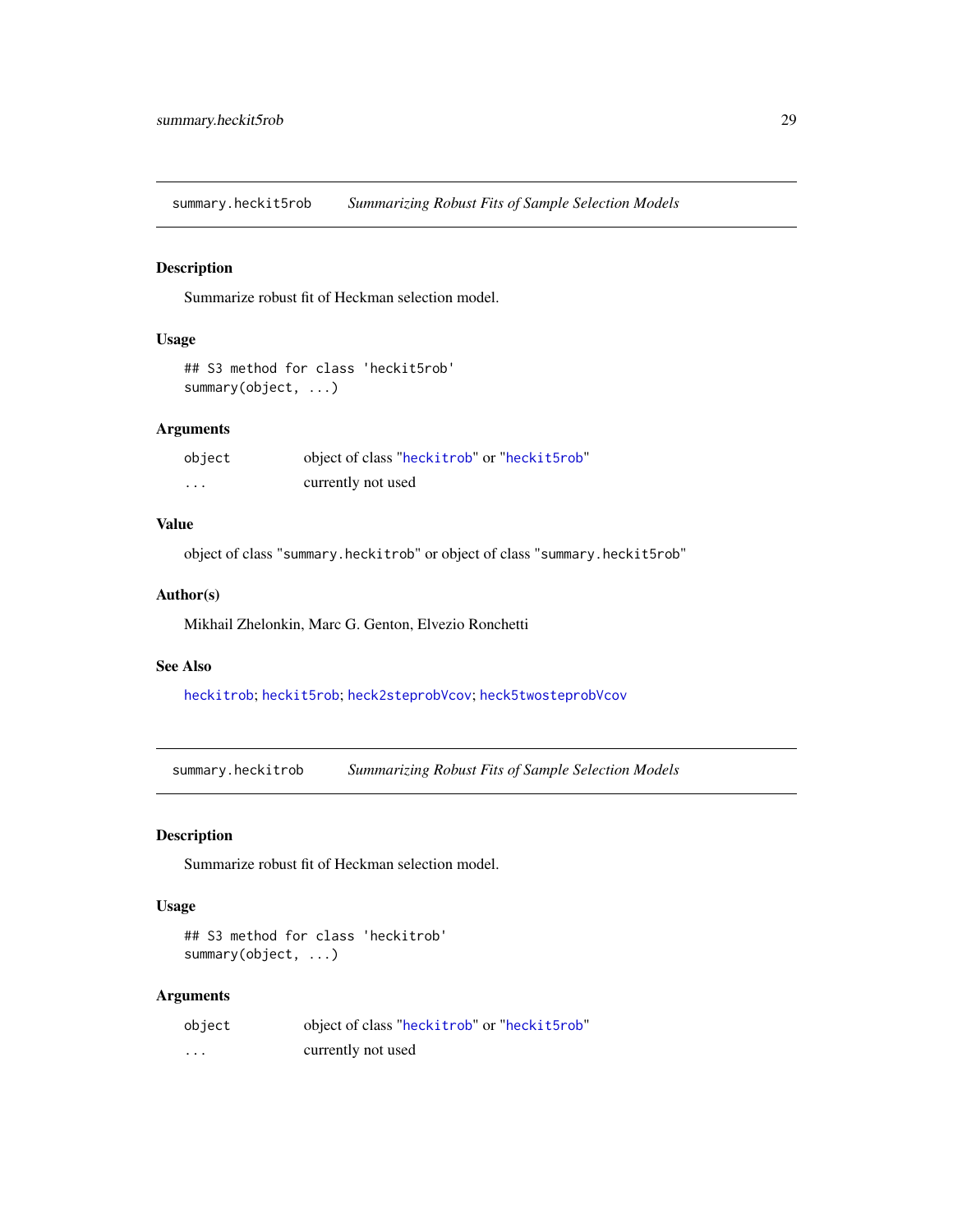## <span id="page-29-0"></span>Value

object of class "summary.heckitrob" or object of class "summary.heckit5rob"

## Author(s)

Mikhail Zhelonkin, Marc G. Genton, Elvezio Ronchetti

## See Also

[heckitrob](#page-14-1); [heckit5rob](#page-12-1); [heck2steprobVcov](#page-10-1); [heck5twosteprobVcov](#page-11-1)

vcov.etregrob *Extract Asymptotic Variance Covariance Matrix*

## Description

Extracts the variance covariance matrix of the robust endogenous treatment model fit

## Usage

## S3 method for class 'etregrob' vcov(object, ...)

#### Arguments

| object   | object of class "etregrob" |
|----------|----------------------------|
| $\cdots$ | currently not used         |

## Value

Variance covariance matrix of the second stage. Variance covariance matrix of the selection stage can be extracted using the vcov function for the probit estimator, e.g. vcov(etregrob.object\$stage1).

#### Author(s)

Mikhail Zhelonkin

#### See Also

[etreg2steprobVcov](#page-5-1)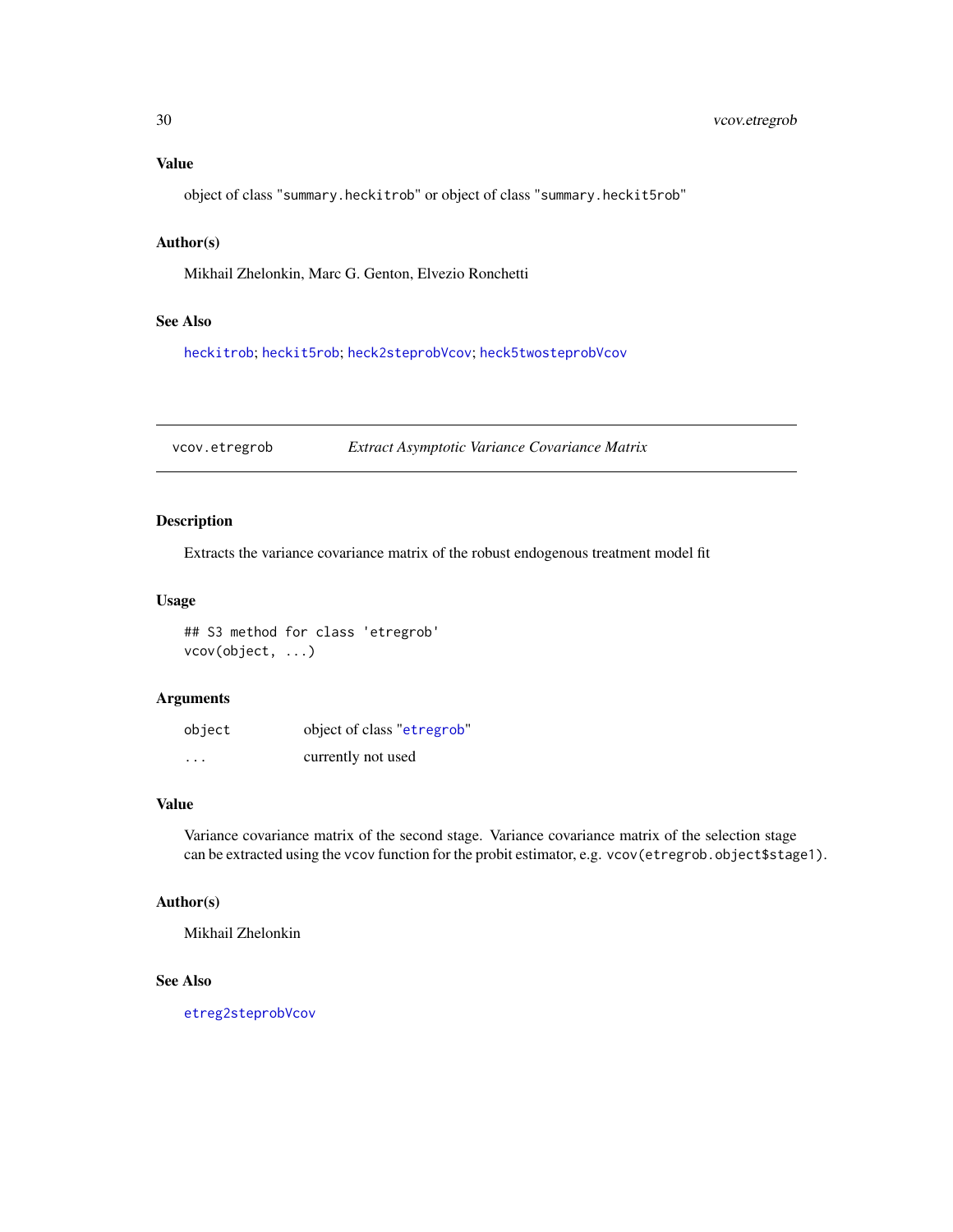<span id="page-30-0"></span>vcov.heckit5rob *Extract Asymptotic Variance Covariance Matrix*

## Description

Extract the variance covariance matrix of the robust sample selection model fit

## Usage

```
## S3 method for class 'heckit5rob'
vcov(object, ...)
```
## Arguments

| object | object of class "heckitrob" or object of class "heckit5rob" |
|--------|-------------------------------------------------------------|
| .      | currently not used                                          |

#### Value

Variance covariance matrix of the second stage. Variance covariance matrix of the selection stage can be extracted using the vcov function for the probit estimator, e.g. vcov(heckitrob.object\$stage1).

## Author(s)

Mikhail Zhelonkin, Marc G. Genton, Elvezio Ronchetti

## See Also

[heck2steprobVcov](#page-10-1)

vcov.heckitrob *Extract Asymptotic Variance Covariance Matrix*

## Description

Extract the variance covariance matrix of the robust sample selection model fit

#### Usage

```
## S3 method for class 'heckitrob'
vcov(object, ...)
```
#### Arguments

| object | object of class "heckitrob" or object of class "heckit5rob" |
|--------|-------------------------------------------------------------|
| .      | currently not used                                          |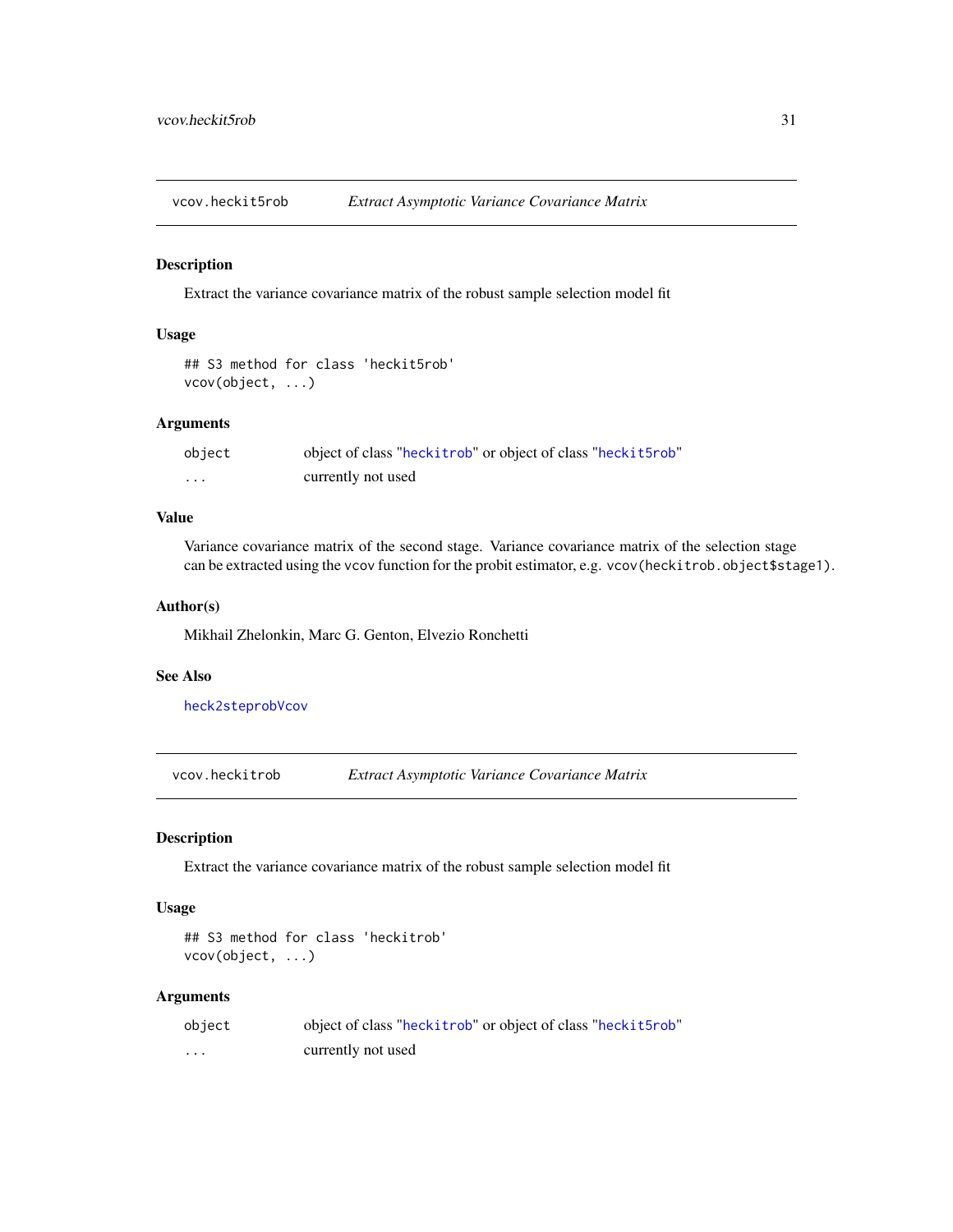## <span id="page-31-0"></span>Value

Variance covariance matrix of the second stage. Variance covariance matrix of the selection stage can be extracted using the vcov function for the probit estimator, e.g. vcov(heckitrob.object\$stage1).

#### Author(s)

Mikhail Zhelonkin, Marc G. Genton, Elvezio Ronchetti

## See Also

[heck2steprobVcov](#page-10-1)

x2weight.covMcd *Robustness Weights*

#### Description

Auxiliary function. Computation of the leverage weights based on robust Mahalanobis distance. For computation of location and scatter the MCD method is used.

#### Usage

x2weight.covMcd(xMat)

## Arguments

xMat matrix of explanatory variables

## Value

vector of weights

## Author(s)

Mikhail Zhelonkin, Marc G. Genton, Elvezio Ronchetti

#### See Also

[cov.rob](#page-0-0)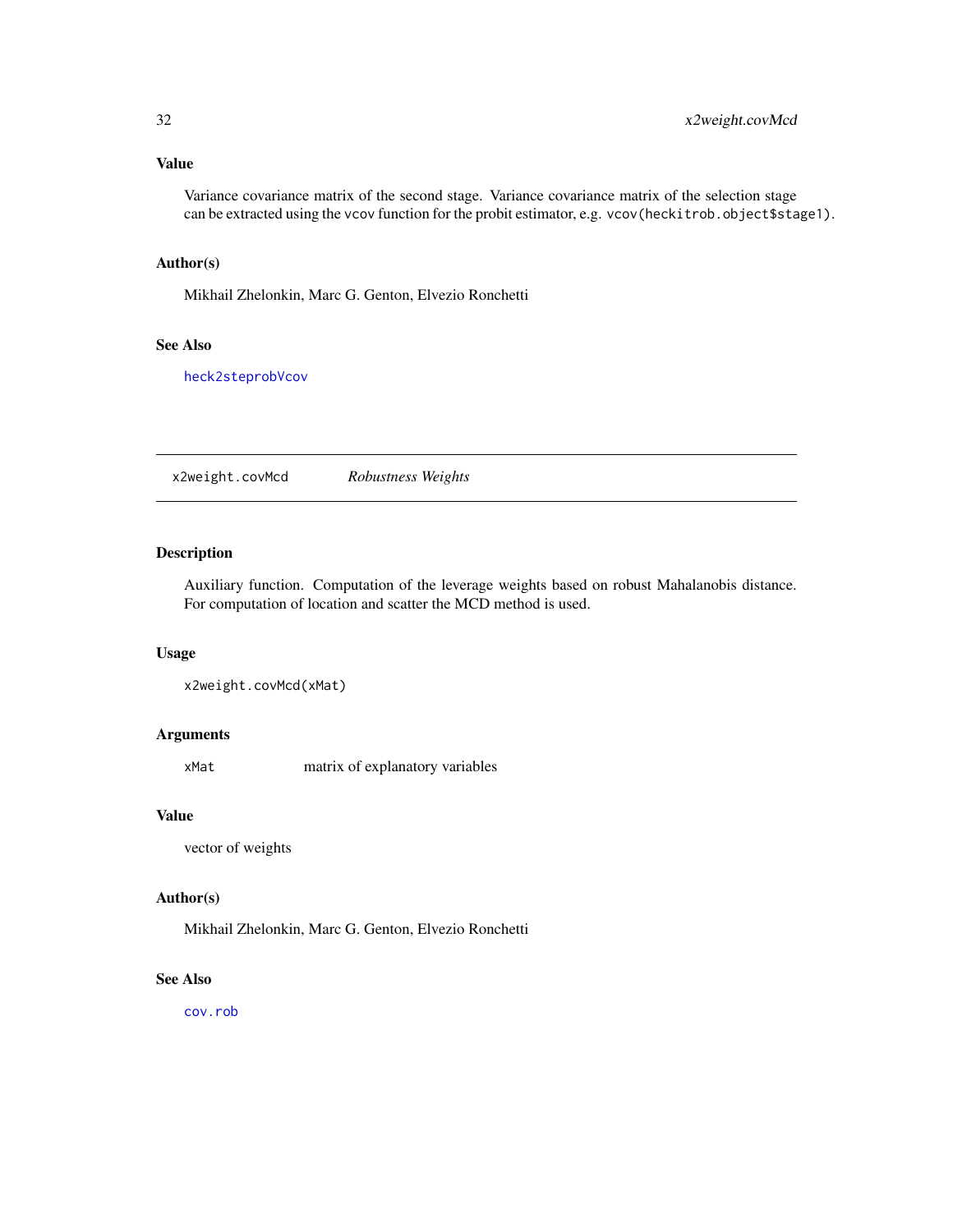## <span id="page-32-0"></span>Description

Auxiliary function. Computation of the leverage weights based on robust Mahalanobis distance. For computation of location and scatter the MVE method is used.

#### Usage

```
x2weight.robCov(xMat)
```
## Arguments

xMat matrix of explanatory variables

## Value

vector of weights

## Author(s)

Mikhail Zhelonkin, Marc G. Genton, Elvezio Ronchetti

#### See Also

[cov.rob](#page-0-0)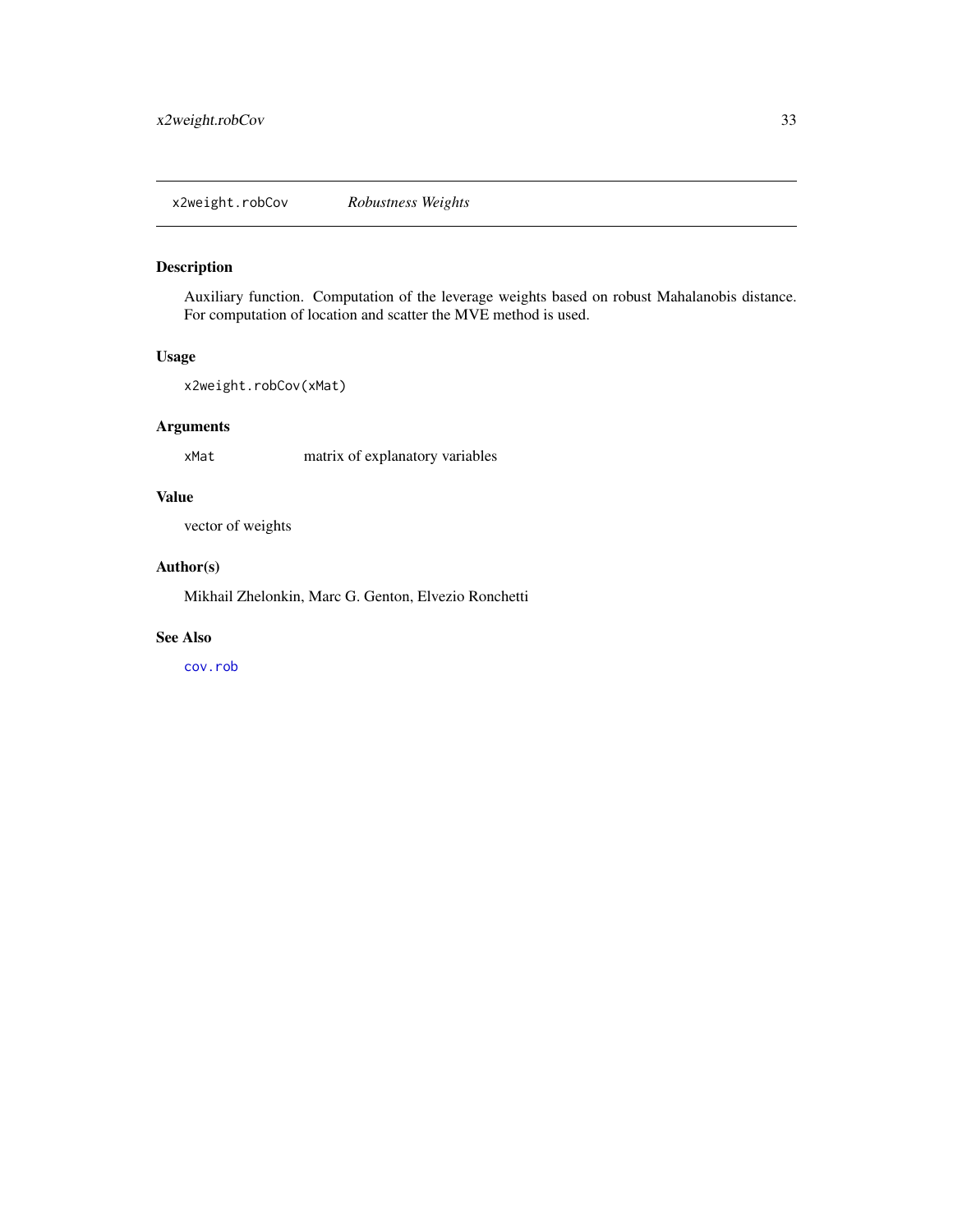# <span id="page-33-0"></span>**Index**

∗Topic Asymptotic variance etreg2steprobVcov, [6](#page-5-0) heck2steprobVcov, [11](#page-10-0) heck5twosteprobVcov, [12](#page-11-0) ∗Topic Endogenous treatment etregrob, [7](#page-6-0) ssmrob-package, [2](#page-1-0) ∗Topic Influence Function PsiMest, [23](#page-22-0) ∗Topic M-estimator coef.heckit5rob, [4](#page-3-0) coef.heckitrob, [4](#page-3-0) ∗Topic Minimum covariance determinant x2weight.covMcd, [32](#page-31-0) ∗Topic Minimum volume ellipsoid x2weight.robCov, [33](#page-32-0) ∗Topic Psi-function PsiMest, [23](#page-22-0) ∗Topic Robust estimation ssmrob, [26](#page-25-0) ssmrob-package, [2](#page-1-0) ∗Topic Robust estimator etregrob, [7](#page-6-0) heckit5rob, [13](#page-12-0) heckitrob, [15](#page-14-0) ∗Topic Robust two-stage coef.heckit5rob, [4](#page-3-0) coef.heckitrob, [4](#page-3-0) ∗Topic Robust weights heckitrob.control, [16](#page-15-0) ∗Topic Sample selection heckit5rob, [13](#page-12-0) heckitrob, [15](#page-14-0) ssmrob, [26](#page-25-0) ssmrob-package, [2](#page-1-0) ∗Topic Switching regressions coef.heckit5rob, [4](#page-3-0) coef.heckitrob, [4](#page-3-0)

∗Topic Tuning constant heckitrob.control, [16](#page-15-0) ∗Topic inverse Mills ratio dLambdadSM, [5](#page-4-0) dLambdadSM5, [6](#page-5-0) coef.etregrob, [3](#page-2-0) coef.heckit5rob, [4](#page-3-0) coef.heckitrob, [4](#page-3-0) cov.rob, *[32,](#page-31-0) [33](#page-32-0)* dLambdadSM, [5](#page-4-0) dLambdadSM5, [6](#page-5-0) etreg2steprobVcov, [6,](#page-5-0) *[30](#page-29-0)* etregrob, *[3](#page-2-0)*, [7,](#page-6-0) *[9](#page-8-0)*, *[16](#page-15-0)*, *[20](#page-19-0)*, *[24,](#page-23-0) [25](#page-24-0)*, *[28](#page-27-0)*, *[30](#page-29-0)* fitted.etregrob, [9](#page-8-0) fitted.heckit5rob, [10](#page-9-0) fitted.heckitrob, [10](#page-9-0) glmrob, *[8](#page-7-0)*, *[12](#page-11-0)*, *[14](#page-13-0)*, *[16](#page-15-0)* heck2steprobVcov, [11,](#page-10-0) *[29](#page-28-0)[–32](#page-31-0)* heck5twosteprobVcov, [12,](#page-11-0) *[29,](#page-28-0) [30](#page-29-0)* heckit5rob, *[3](#page-2-0)[–5](#page-4-0)*, *[10,](#page-9-0) [11](#page-10-0)*, [13,](#page-12-0) *[16](#page-15-0)*, *[21](#page-20-0)*, *[25](#page-24-0)[–27](#page-26-0)*, *[29](#page-28-0)[–31](#page-30-0)* heckitrob, *[3](#page-2-0)[–5](#page-4-0)*, *[10,](#page-9-0) [11](#page-10-0)*, *[14](#page-13-0)*, [15,](#page-14-0) *[21](#page-20-0)*, *[25](#page-24-0)[–27](#page-26-0)*, *[29](#page-28-0)[–31](#page-30-0)* heckitrob.control, *[8](#page-7-0)*, *[13](#page-12-0)[–16](#page-15-0)*, [16](#page-15-0) MEPS2001, [17](#page-16-0) MmatrM, [18](#page-17-0) MROZ.RAW, [19](#page-18-0) print.etregrob, [20](#page-19-0) print.heckit5rob, [21](#page-20-0) print.heckitrob, [21](#page-20-0) print.summary.etregrob, [22](#page-21-0) print.summary.heckit5rob, [22](#page-21-0)

print.summary.heckitrob, [23](#page-22-0)